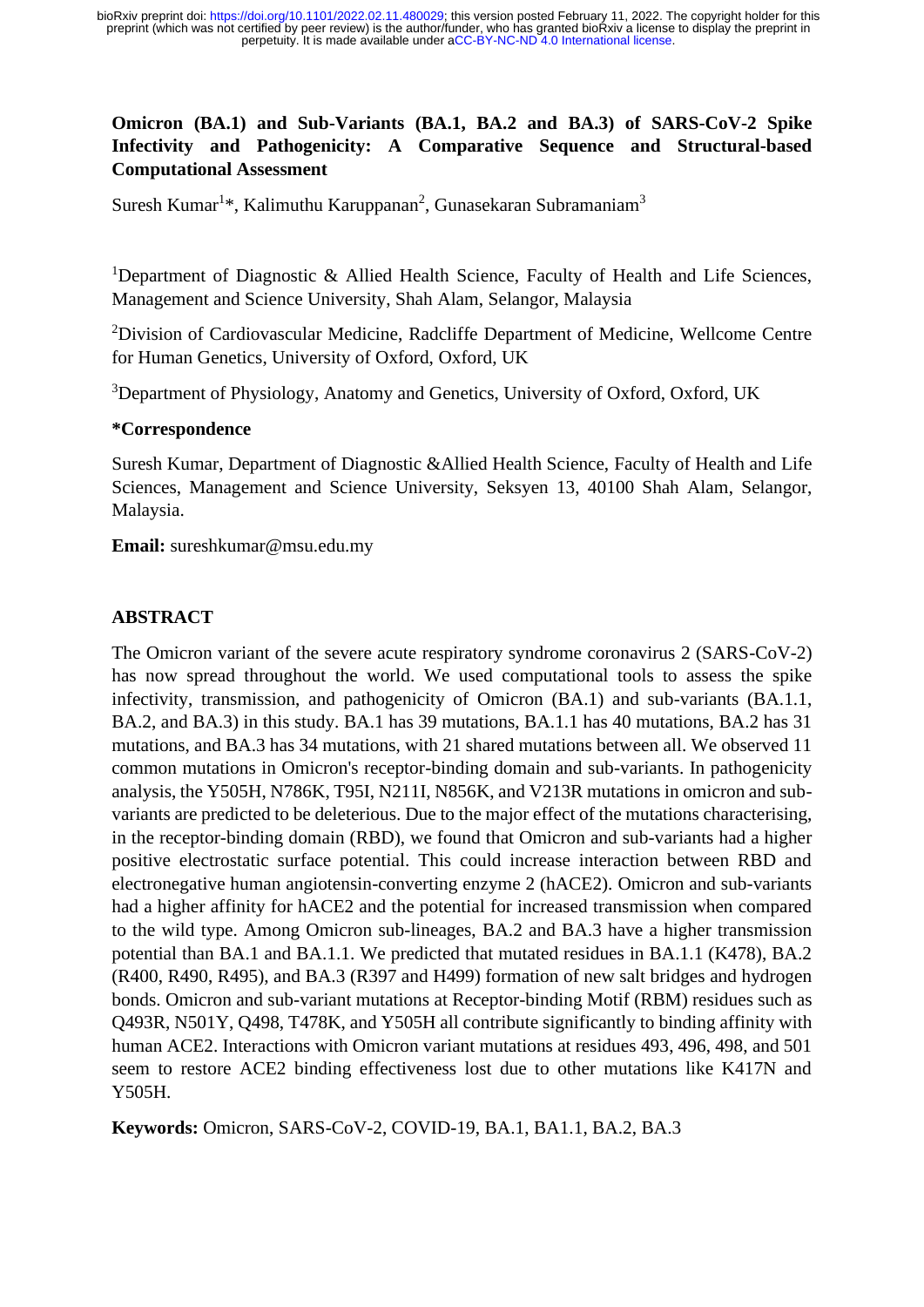### **1 INTRODUCTION**

The SARS-CoV-2 RNA genome has been rapidly developing since the first epidemic in late 2019<sup>1</sup>. This is mostly due to the virus's polymerase, which is inherently prone to mistakes, and host immune system selection factors. Many concerns about different mutations in the spike protein surfaced in the previous year. On November 26, 2021, the World Health Organization (WHO) classified Omicron as a variant of concern (VOC) after it was discovered in Botswana. The Omicron variant does have more mutations than prior variants, with many of them occurring in the spike protein's receptor binding domain <sup>2</sup>. Despite the spread of several COVID-19 waves over the world, no variant has accumulated mutations or allowed immune evasion to the extent that the SARS-CoV-2 Omicron (B.1.1.529) variant has. The Omicron variant has more than 50 mutations, including 26–32 amino acid substitutions, deletions, and insertions  $9<sup>3</sup>$ . The pandemic response strategy for COVID-19 is dependent on the development of treatment options and vaccine formulations <sup>4-7</sup>. Numerous Omicron mutations, on the other hand, have not been discovered in prior VOCs, and their functional implications have not been thoroughly investigated. However, the discovery of multiple unidentified Omicron mutations inside dominant antibody epitopes has raised worries that vaccination and therapeutic antibody effectiveness may be drastically diminished, necessitating new strategic considerations and research objectives.

A lineage is a set of closely related variations that share a common ancestor, and these may then branch off into sub-lineages, as seems to be occurring with Omicron. The Omicron variant is considered to have divided into four sub-lineages  $-$  BA.1, BA.1.1, BA.2, and BA.3<sup>8</sup> which will continue to change in the future. All four lineages were discovered in South Africa at around the same time and location. While all four lineages have expanded worldwide, their rates of spread have varied. This is mostly certainly owing to differences in the spike protein, which is necessary for viral replication and host cell penetration.

Several Omicron lineages have been found after B.1.1.529 was designated as a variation of concern (VOC) on November 26, 2021. Pango lineages BA.1/B.1.1.529.1, BA.1.1/B.1.1.529.1.1, BA.2/B.1.1.529.2 and BA.3/B.1.1.529.3 are among those being monitored by WHO under the 'Omicron' umbrella, based on the PANGOLIN (Phylogenetic Assignment of Named Global Outbreak Lineages). According to the outbreak.info website, the cumulative prevalence (the ratio of sequences containing lineage to all sequences submitted to GISAID since lineage identification) for BA.1 is 8 percent (detected in at least 135 countries), BA.1.1 is 5 percent (detected in at least 69 countries), BA.2 is 1 percent (detected in at least 69 countries), and BA.3 is less than  $0.5$  percent (detected in at least 16 countries) as of  $10<sup>th</sup>$ February 2022.

It is essential to monitor and study Omicron (BA.1) and its sub-lineages BA.1.1, BA.2, and BA.3, with a particular emphasis on BA.2, for transmissibility, immunological escape qualities, and virulence, which should be prioritised separately and in contrast to BA.1. In our previous study, we compared Omicron  $(BA.1)$  and Delta variant of SARS-CoV-2<sup>9</sup>. In this study, we compared Omicron variants of BA.1, BA.1.1, BA.2 and BA.3 through computational studies. We studied the sequence and structural characterization of the spike protein which is necessary for viral transmission and entry in these four Omicron variant lineages.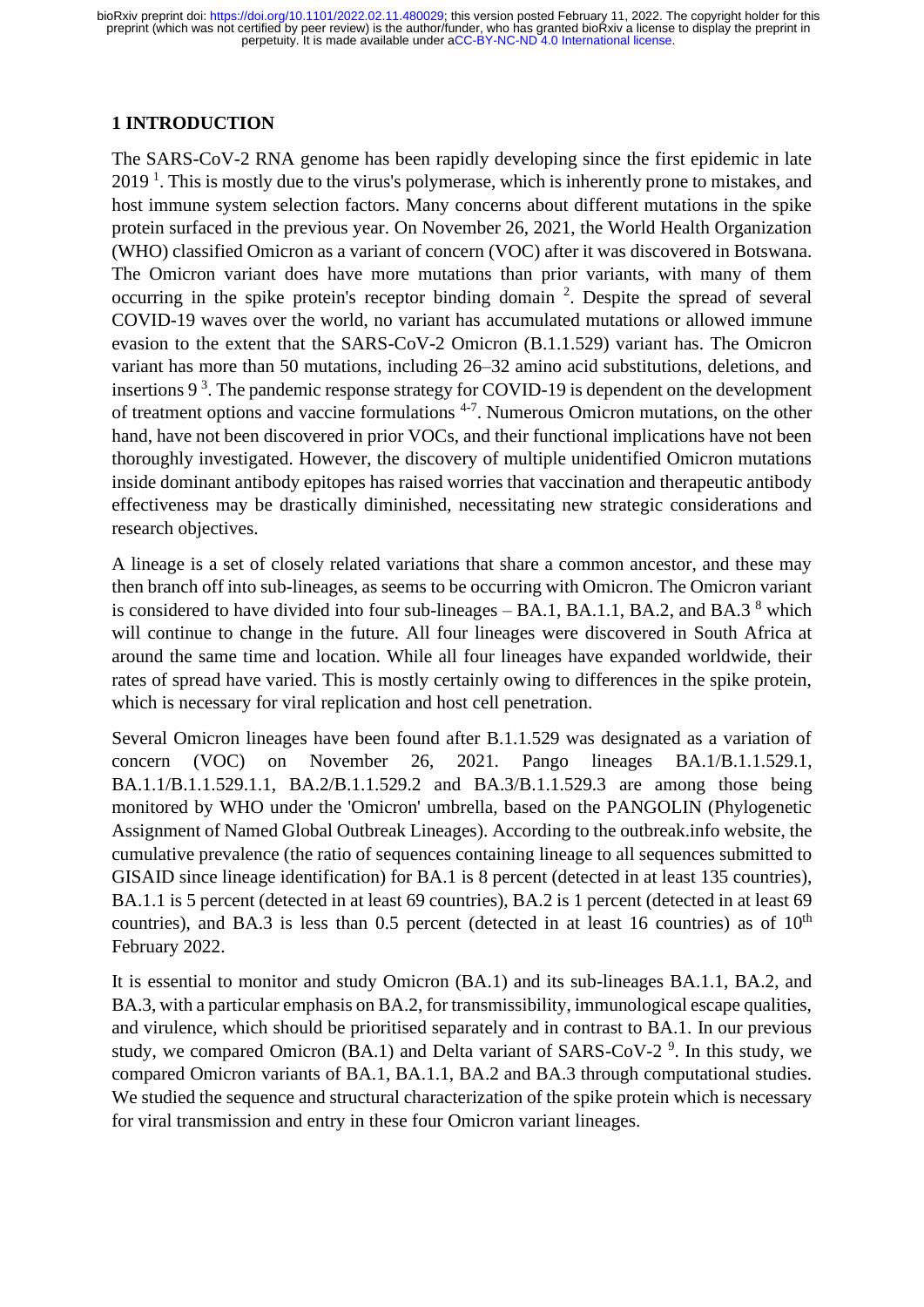# **2 METHODOLOGY**

# **2.1 Omicron and Sub-Variants Protein Sequence retrieval**

The FASTA sequence for the Wuhan-HU-1 spike protein was obtained from Uniprot <sup>10</sup> (P0DTC2), the protein sequence for BA.2 was obtained from NCBI Genbank <sup>11</sup> (UFO69279.1). BA.1.1 (EPI ISL 7605591) and BA.3 (EPI ISL 9092427) genome sequences were retrieved from GSAID  $^{12}$  and translated to protein sequences using the Expasy translate tool. The spike protein sequence for BA.1.1 and BA.3 was selected from the translated protein sequence.

# **2.2 Multiple alignment of Omicron Variants with Wild Type**

Using Clustal Omega <sup>13</sup> with the default settings, the protein sequence of Wuhan-Hu-1 (Wild type) was aligned with the protein sequences of omicron variant and sub-lineages BA.1, BA.1.1, BA.2, and BA.3. Based on the multiple alignment, mutations were identified. The alignment figure was prepared using Espirt.

# **2.3 Physiochemical characterization**

Using the Expasy protparam <sup>14</sup>, the protein sequences of BA.1, BA.1.1, BA.2, and BA.3's whole spike protein and RBD were compared to Wuhan-Hu-1 (Wild type). The number of amino acids, molecular weight, theoretical pI, amino acid composition, charged residues, instability index, aliphatic index, and Grand average of hydrophathicity(GRAVY) were all analysed.

# **2.4 Secondary structure and intrinsically disordered prediction**

The secondary structure of the Wuhan-Hu-1, Omicron variant (BA.1) and sub-variants (BA.2 and BA.3) was predicted using GOR IV  $^{15}$ . The Garnier–Osguthorpe–Robson (GOR) programme analyses secondary protein structure using information theory and Bayesian statistics. The purpose of utilising GOR to combine numerous sequence alignments is to obtain information for enhanced secondary structure discrimination. The Intrinsically disordered of spike protein predicted using PONDR®VLXT tool.

# **2.5 Structural modelling of RBD and Structure analysis**

The crystal structure of SARS-CoV-2 spike receptor-binding domain bound with ACE2 of wuhan-HU-1 was obtained using the Protein Data Bank (PDB) (PDB ID: 6M0J)<sup>16</sup>. The PDB was utilised to get the cryo-electron microscopy (cryo-EM) structure of the SARS-CoV-2 Omicron (BA.1) spike protein in complex with human ACE2 (refinement of RBD and ACE2) (PDB ID:7T9L)  $^{17}$ . The structure of BA.1.1, BA.2, and BA.3 was generated by homology modelling with SWISS-MODEL server <sup>18</sup> with the BA.1 template (PDB:7T9L). The sequence identity of BA.1.1, BA.2 and BA.3 with template (PDB ID: 7T9l) are 99.50%, 97.01% and 98.51% respectively. Missing residues were inserted to both cyro-EM and homology modelled proteins, and energy was minimised using GROMOS96 43B1 forcefield available at the Swiss-PDB viewer to remove residue steric overlaps at the interface. The Ramachandran plot and Errat plot were used to assess the structure of the homology models. To identify topological and structural changes between wild and Omicron (BA.1, BA.1.1, BA.2 and BA.3) proteins, TM-score and RMSD (root mean square deviation) data were obtained using the I-Tasser online service <sup>19</sup>. CASTp 3.0<sup>20</sup> was used to predict protein pockets and cavities. The Receptorbinding domain of Omicron and sub-variants were computed for electrostatic potential using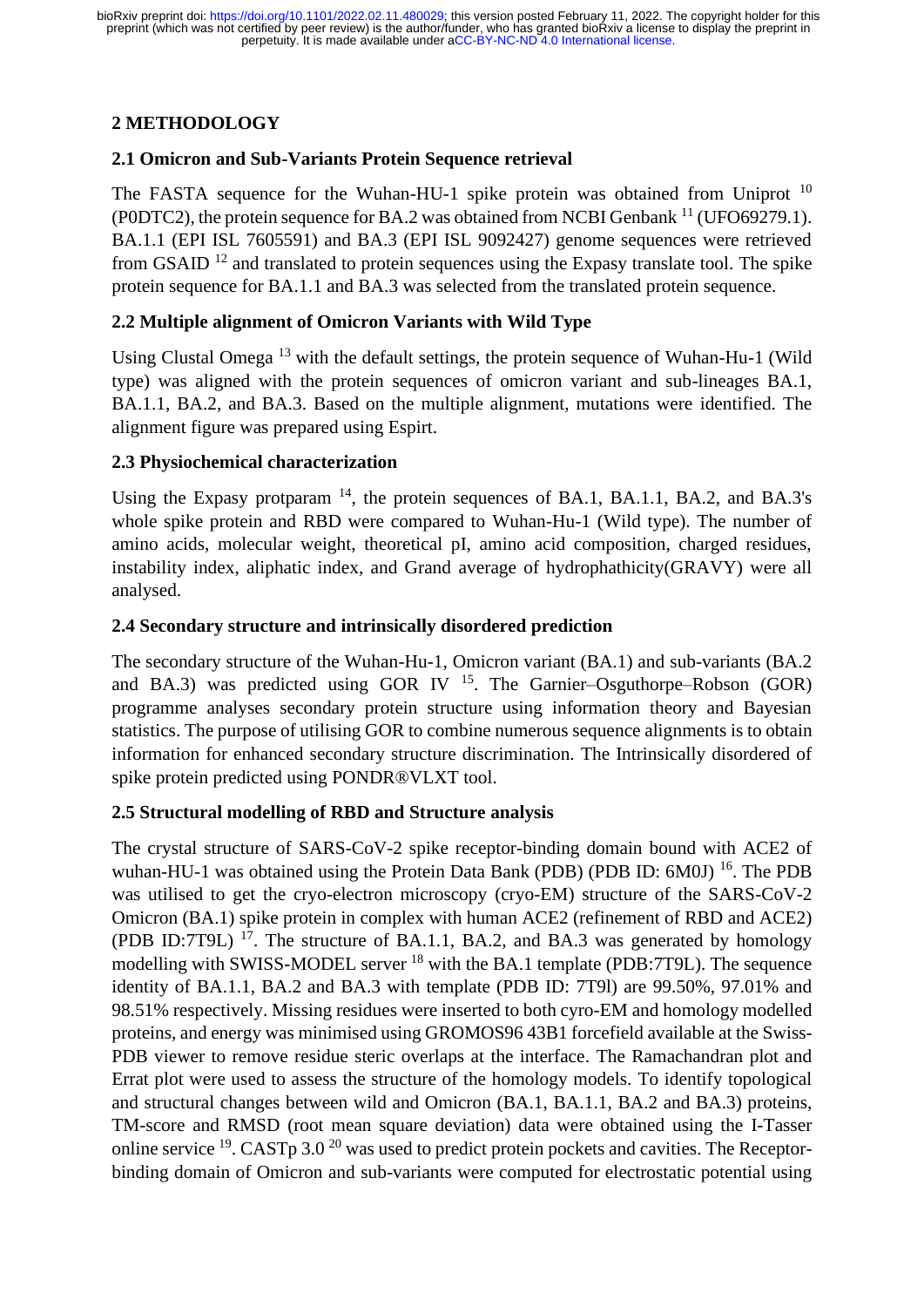electrostatic potential calculated with the Adaptive Poisson–Boltzmann Solver (APBS) program implemented in PyMOL  $^{21}$ .

## **2.6 Protein-Protein Docking and stability analysis of RBD-hACE2**

The protein-protein docking was carried out between hACE2 and Omicron variants RBD using Hawkdock  $\frac{2}{2}$  and cluspro  $\frac{2}{2}$  docking program compared with wild type. For point mutation docking analysis Hex  $^{23}$  docking program was used. We used PDBePISA (PISA) web-based tool to investigate stability of formation of omicron RBD and hACE2 complex.

## **2.7 Pathogenicity analysis**

PredictSNP<sup>24</sup> was used to determine the pathogenicity of all mutations. Using the PredictSNP web server, prediction algorithms from programmes like as MAPP, PolyPhen1 and PolyPhen-2, SIFT, SNAP, and PANTHER were utilised to achieve a consensus pathogenicity score. The degree of high accuracy is high due to the consensus technique.

### **3 RESULTS AND DISCUSSION**

### **3.1 Physio-chemical characterization**

Wuhan-Hu-1 (wild type) includes 1273 amino acids, while Omicron BA.1, BA.1.1, BA.2 have 1270 and BA.3 has 1267 amino acids. BA.1, BA.1.1 and BA.2 are three amino acid deficient compared to Wuhan-Hu-1, and BA.3 is six amino acid deficient compared to wildtype. Wuhan-Hu-1 has a molecular weight of 141,178.47, BA.1 has a molecular weight of 141,328.11, BA.1.1 has 141300.09, BA.2 has a molecular weight of 141,185.78, and BA.3 has a molecular weight of 140900.61. BA.3 has a lower molecular weight than Wuhan-Hu-1 owing to the absence of six amino acid residues, but BA.2, BA.1.1 and BA.1 have slightly greater molecular weight than Wuhan-Hu-1 despite the absence of three amino acid residues. A pI number more than 7 indicates that the protein is alkaline, whereas a value less than 7 suggests that the protein is acidic. The theoretical pI of wildtype is 6.24, whereas both BA.1, BA.1.1 have a theoretical pI of 7.14, BA.2 has a theoretical pI of 7.16, and BA.3 has a theoretical pI of 7.35. Omicron BA.1, BA.1.1, BA.2, and BA.3 are shown to be more alkaline than wildtype. According to previous studies, the SARS-CoV-2 S protein is somewhat more positively charged than the SARS-CoV protein, which may result in a greater propensity for binding to negatively charged areas of other molecules through nonspecific and selective interactions  $25$ . According to our data, the wild type's expected charged residues  $(Arg + Lys)$  are 103, both BA.1 and BA.1.1 anticipated charged residues are 111, BA.2 predicted charged residues are 108, and BA.3's predicted charged residues are 109. We noticed that BA.1, BA.1.1, BA.2, and BA.2 all contain significantly more positively charged amino acids  $(Arg + Lys)$  than the wild type, which may improve their propensity for binding to negatively charged areas of other molecules such as ACE2. According to the instability index, proteins with a stability score of less than 40 have a stable structure. We observed that all BA.1, BA.1.1, BA.2, and BA.3 (34.21-34.69) are as slight improved stability as compared to wildtype  $(33.01)^{26}$ . Aliphatic index, a positive factor associated with improved thermostability of proteins, is 84.67 for wild type, 84.95 for BA.1, BA.1.1, 84.72 for BA.2, and 85.15 for BA.3, indicating that corroborated its stability over a wide range of temperature regime. According to recent study  $27$ , increased Omicron thermal stability may result in increased persistence of Omicron in exposed surroundings, posing a greater risk of transmission among household contacts than the Delta form. Increased stability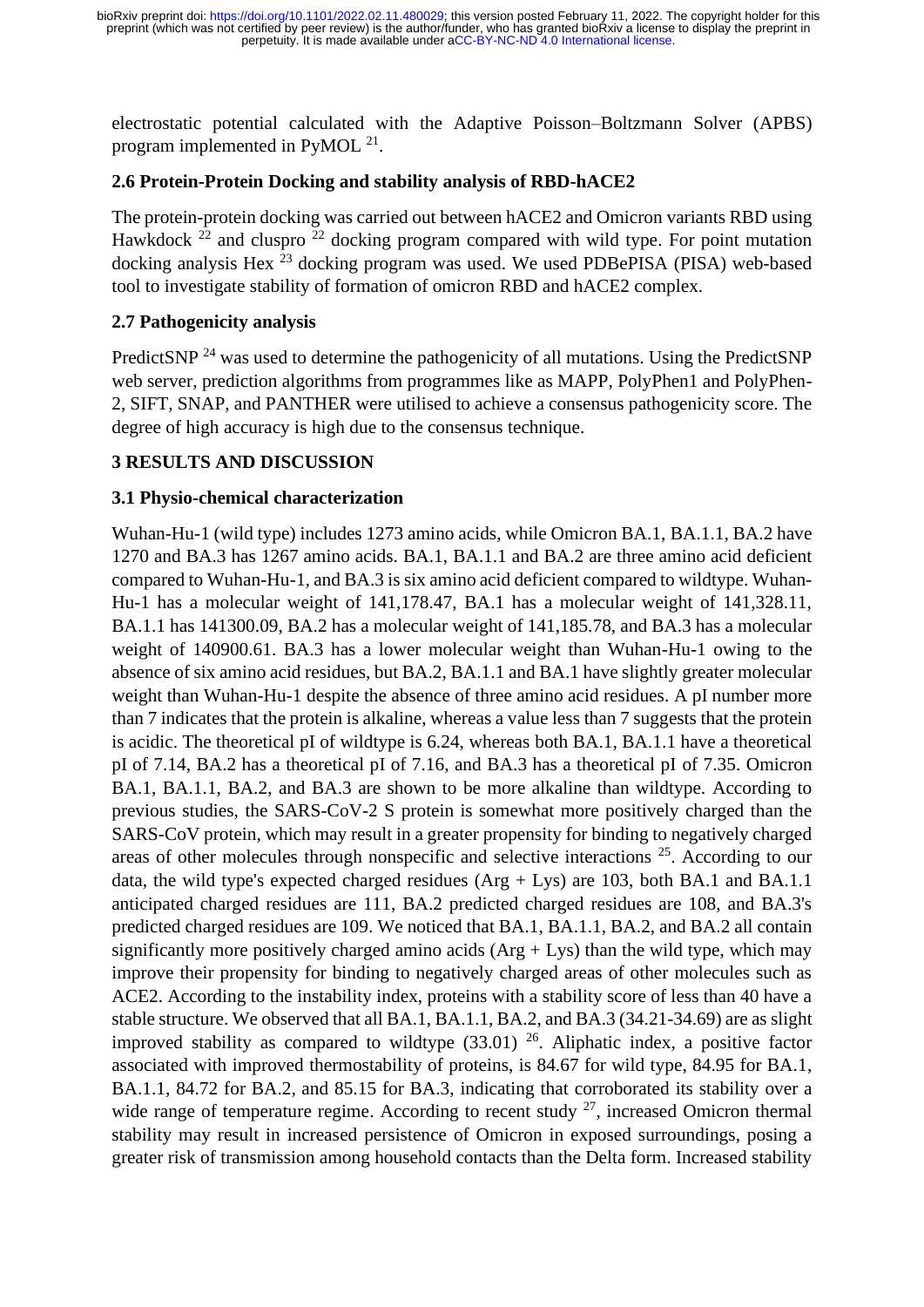may facilitate viral attachment to host cells by increasing the efficacy of receptor recognition, but it may impair viral membrane fusion.

The grand average of hydropathicity index (GRAVY) was determined using Kyte and Doolittle's hydropathy values. The hydropathy values range from -2 to +2 for most proteins, with the positively rated proteins being more hydrophobic. GRAVY is projected to be -0.079 for wild type, -0.080 for BA.1 and BA.1.1, -0.074 for BA.2 and -0.071 for BA.3, indicating their hydrophilic nature. BA.1 and BA.1.1 were found to be more hydrophilic, whilst BA.2 and BA.3 were found to be less hydrophilic, the presence of more hydrophobic residues which likely to increase pathogenicity of viral protein <sup>28</sup>.

From the amino acid composition comparison to the wild type **(Table S1)**, there is an increase in charged residues in the side chains such as Arginine (R) and Lysine (K) in the receptorbinding domain (RBD), which often contributes to the formation of salt bridges  $^{29}$  in BA.1, BA.1.1, BA.2, and BA.3. When compared to the wild type, there is an increase in Asparagine (N) residues in the receptor-binding domain (RBD), which leads to hydrogen bond formation in BA.1, BA.1.1, BA.2, and BA.3. In the receptor binding domains of BA.1, B.A.1.1, BA.2, and BA.3, there is an increase in hydrophobic residues such as phenylalanine (F), Alanine (A), Leucine (L), Proline (P) and leucine (L) compared to the wild type, which are typically buried within the protein core. In BA.1.1, RBD there is increase in polar amino acids like Tryptophan (W) which often at the surface of the protein, Serine (S) which forms hydrogen bond and Valine(V) which are hydrophobic when to compared to all sub-lineages.

## **3.2 Comparison of Omicron Lineages for Unique and Common shared mutations**

From the multiple alignment **(Figure S1)** of Omicron and sub-variant with wild type and from four-way Venn-diagram **(Figure 1)** it is inferred that there 39 mutations identified for BA.1, 40 mutations for BA.1.1, 31, mutations for BA.2 and for BA.3 is 34 mutations. Among fourway comparison between Omicron and Sub-variants, for BA.1.1 has one unique mutation R346K, for BA.2 has 8 unique mutation T19I, L24del (deletion), P25del, P26del, A27S, V213G, T376A, R408S and for BA.3 has 1 unique mutation R216del.

There are 8 common mutations identified between BA.1.1 and BA.1 are A67V, ins (insertion) 214EP, R216E, S371L, G496S, T547K, N856K, L981F. There are two common identified mutation between BA.2 and BA.3 are S371F and D405N. There are ten common identified mutation between BA.1.1, BA.1 and BA.3 are H69del, V70del, T95I, V143del, Y144del, Y145del. N211I, L212V, V213R, G446S. There are 21 common elements identified between all four Omicron and sub-variants in BA.1.1, BA.1, BA.2 and BA.3 are G142D, G339D, S373P, S375F, K417N, N440K, S477N, T478K, E484A, Q493R, Q498R, N501Y, Y505H, D614G, H655Y, N679K, P681H, N764K, D796Y, Q954H, N969K. Due to triple mutation at the furin cleavage site, such as H655Y, N679K, and P681H Omicron (BA.1) is reported to be extremely transmissible from previous findings <sup>30</sup>. We observed this triple mutation at the furin cleavage site is common in all sub-variants. There is no commonly shared mutation between BA.1 and BA.2, between BA.1 and BA.3, BA.1, BA.2 and BA.3, between BA.2, BA.3 and BA.1.1, between BA.3 and BA.1.1, between BA.2 and BA.1.1, between BA.1, BA.2 and BA.1.1.

On three-way comparison between BA.1, BA.2 and BA.3, BA.1 has 8 unique mutation A67V, ins214EP, R216E, S371L, G496S, T547K, N856K and L981F. For BA.2, 8 mutation T19I,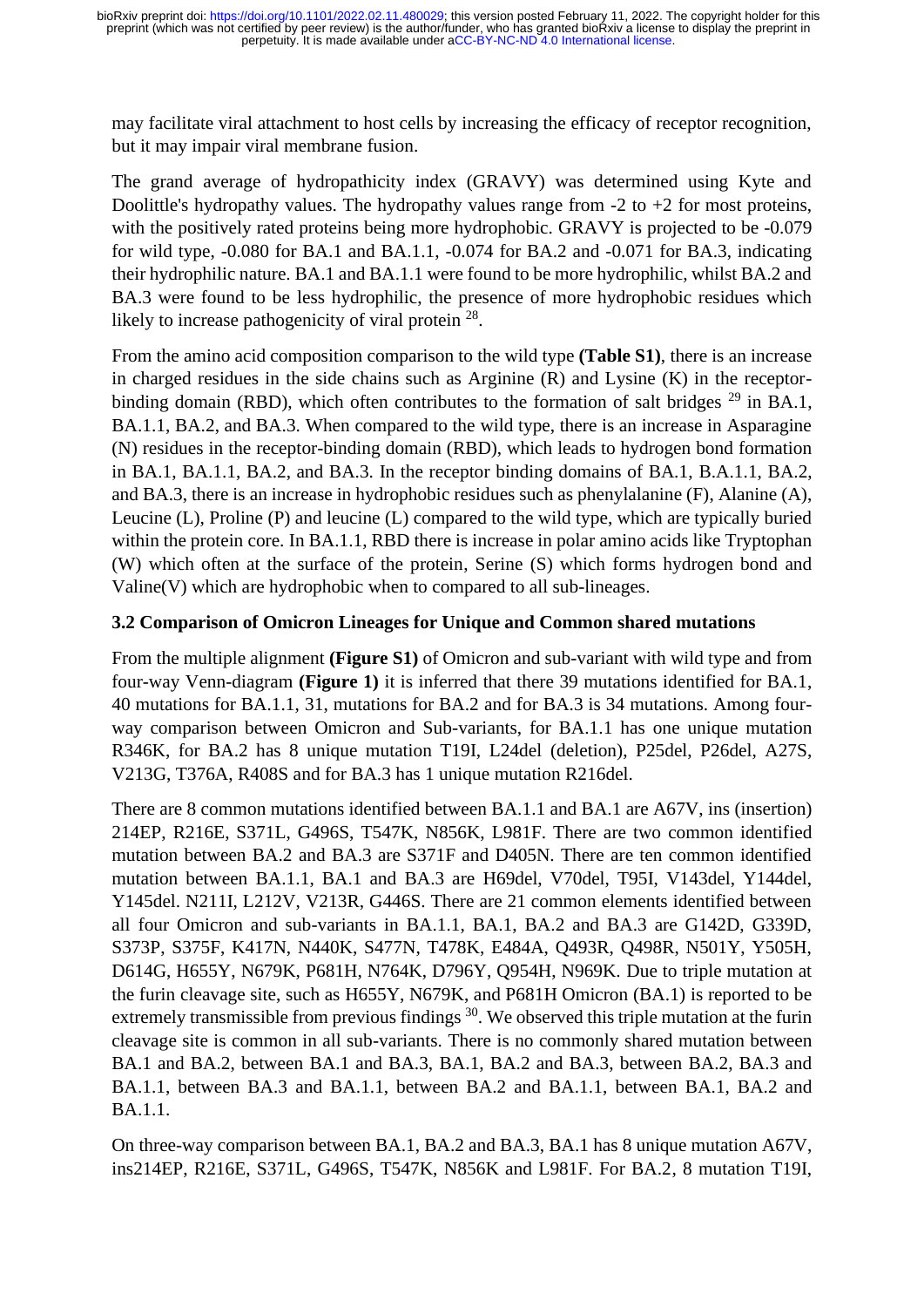L24del, P25del, P26del, A27S, V213G, T376A, R408S. BA.3 has one unique mutation R214del. The shared mutation between BA.1 and BA.3 is H69del, V70del, T95I, V143del, Y144del, Y145del, N211I, L212V, V213R, G446S. The shared mutation for BA.2 and BA.3 is S371F, D405N. There are 21 common mutations between BA.1, BA.2 and BA.3 is G142D, G339D, S373P, S375F, K417N, N440K, S477N, T478K, E484A, Q493R, Q498R, N501Y, Y505H, D614G, H655Y, N679K, P681H, N764K, D796Y, Q954H, N969K.

When we compare between BA.1 and BA.2 in two-way comparison, BA.2 has ten unique mutation T19I, L24del, P25del, P26del, A27S, V213G, S371F, T376A, D405N, R408S whereas BA.1 has 18 unique mutation A67V, H69del, V70del, T95I, V143del, Y144del, Y145del, N211I, L212V, V213R, ins214EP, R216E, S371L, G446S, G496S, T547K, N856K, L981F.

In comparison to the RBD (319-541), there are 11 common shared mutation G339D, S373P, S375F, K417N, N440K, S477N, T478K, E484A, Q493R, Q498R, N501Y **(Figure 2A-D)**.Unique mutation for BA.1.1 is R346K, for BA.2 is T376A, R408S. The common shared mutation between BA.1 and BA.1.1 is S371L, G496S.Y505H is the common shared mutation between BA.1, BA.1.1 and BA.2. G446S is the common mutation between BA.1, BA.1.1 and BA.3. S371F, D405N are shared mutation between BA.2 and BA.3. From previous study 31,32 it is found that, neutralizing antibodies in infected patients' sera recognise the receptor-binding domain (319-541 aa) and the N terminal domain of BA.1 and BA.2 (13-306). The divergence suggests that the sub-variants evolved resistance in different immune pressure, possibly in different hosts. All four Omicron lineages has common mutation at Receptor-binding Motif (RBM) region (437-508 a.a) which binds to hACE2 are N440K, S477N, T478K, E484A, Q493R, Q498R, N501Y, Y505H **(Figure 2E)**. There is one unique mutation at RBM for BA.1 at G446S. According to recent study  $33$ , during cross-species transmission, SARS-CoV-2 may develop to adapt to a variety of hosts, which inherently favours SARS-CoV-2 evolution. Previously, RBD residues 493, 498, and 501 were identified as key locations for the SARS-CoV-2 host range. Therefore, residues 493, 498, and 501, as well as other changes to omicron's RBD, are likely to alter the host spectrum of SARS-CoV-2, and the possibility of an omicron variant overcoming the species barrier must be examined further in the future.

Previous research has shown that deletion of H69/V70 compensates for immune escape mutations that diminish infectivity; thus, it is critical to keep a check out for deletions that have functional consequences  $34$ . In contrast to the Omicron BA.1, BA.1.1 and BA.3 spike protein, only the Omicron BA.2 there is absence of the amino acid 69-70 deletion, which is associated with S gene target failure (SGTF) and is not recognised by SGTF <sup>35</sup>. This complicates tracking its transmission, and some researchers have dubbed it a "stealth" variant. The N501Y mutation, which enhances receptor binding strength, is found in all four BA.1, BA.1.1, BA.2, and BA.3 proteins, and there is a general positive relationship between the stabilising effect of mutations on receptor binding and their population incidence.

### **3.3 Secondary structure and Intrinsically disordered prediction**

Through secondary structure prediction **(Table S2)**, when compared to the wild type, Omicron (BA.1, BA.2, and BA.3) entire spike protein and receptor-binding domain exhibit an increase in alpha-helix and a slight decrease in Extended strand. Only the BA.1.1 lineage contains an increased alpha-helix in the entire spike protein, a decreased RBD, and an increased number of extended-strands; as a result, it has only one unique mutation in comparison to BA.1. The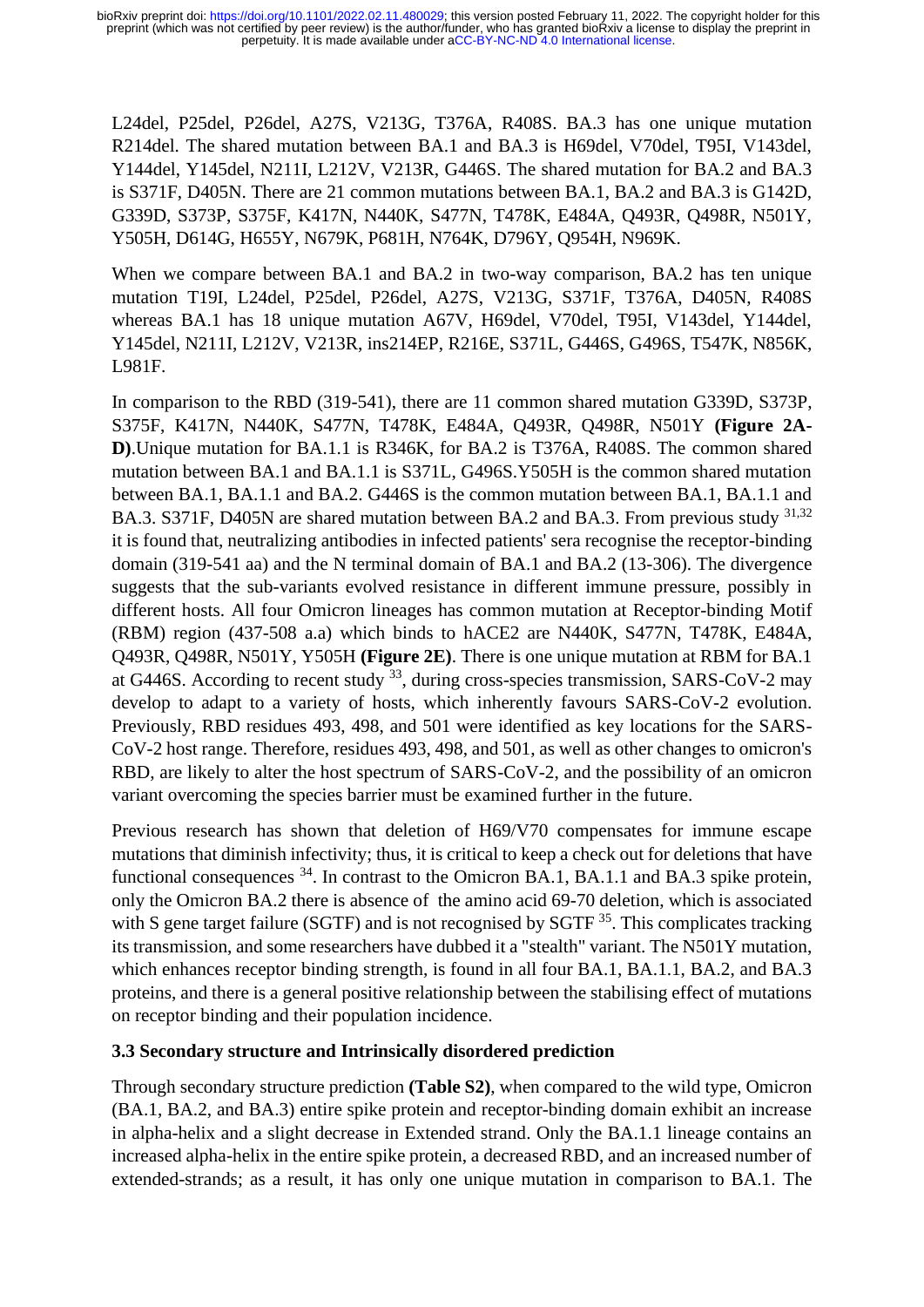projected rise in alpha-helices shows that alpha helices are more prone to mutations than beta strands <sup>36</sup>. When compared to the wild type, there is a slight decrease in random coil in the total spike protein of all Omicron variants (BA.1) and sub-variants (BA2, BA.3), while there is a slight increase in random coil in the receptor binding domain  $37$ .

The Omicron variant of spike protein is less disordered than the wild type, according to the Intrinsically disordered prediction **(Table S3)**. There is a disorder to order transition <sup>38</sup> in the receptor-binding motif (468-473) of the Omicron variant, which is required for hACE2 binding. This transition is significant in terms of the effect of disordered residues/regions on spike protein stability and binding to  $ACE2<sup>16</sup>$ .

#### **3.4 Protein structure analysis**

For structural comparison, the protein structures of wild type (PDB ID: 6MOJ), Omicron (BA.1) cryo-EM structure (PDB ID: 7T9L), and homology modelled BA.1.1, BA.2 and BA.3 subvariants based on cyro-EM structure (PDB ID: 7T9L) were employed. The structural quality of the homology modelled RBD structures was evaluated using the Ramachandran plot and Errat provided from the SAVES v6.0 webserver (https://saves.mbi.ucla.edu/). Ramachandran's plot Analyzes residue-by-residue geometry and overall structural geometry to determine the stereochemical quality of a protein structure. Errat compares statistics from highly refined structures to the statistics of non-bonded interactions between distinct atom types and graphs the value of the error function vs location of a 9-residue sliding window. In the Ramachandran plot, the homology modelled of RBD of BA.2 and BA.3 showed residues in most preferred areas with 90.2 percent and residues in extra permitted regions with 9.8 percent. BA.2 and BA.3 both have an Errat score of 89.4. This demonstrates that the overall RBD protein structure of BA.2 and BA.3 is reliable. TM-align tool generates optimum residue-to-residue alignment based on structural similarity using heuristic dynamic programming iterations; scores greater than 0.5 presume the same fold in general. Based on TM-align findings, the RMSD value for all BA.1, BA.1.1, BA.2, and BA.3 is 0.68 based on superposition with wild type. This reveals that Omicron (BA.1, BA.2, and BA.3) have the same structural topology and fold as the wild type. Geometric and topological properties of protein structures, including surface pockets, interior cavities, and cross channels, are of fundamental importance for proteins to carry out their functions. The binding pocket shown in solvent accessible surface area, volume) was predicted for wild type and for Omicron (BA.1, BA.2 and BA.3) using CASTp 3.0. The binding pocket of wild type area is 73.39 and volume is 60.83. For both BA.1, BA.1.1 calculated area is 93.87 and volume is 37.52. For BA.2 predicted area is 49.03 and calculated volume is 16.44. For BA.3, the predicted area is 49.03 and volume predicted is 16.43. From the analysis binding pocket area increased for BA.1 than wild type, while BA.2 and BA.3 decreased whereas binding pocket volume decreases for all BA.1, BA.2 and BA.3 than wild type. We observed that the positive electrostatic surface potential of Omicron and sub-variants is significantly increased as per previous study reported  $39$ . This may facilitate RBD interaction with the negatively charged ACE2, hence enhancing the ACE2 receptor's affinity **(Figure 3)**. Each of these modifications has the potential to affect viral pathogenicity, infectivity, and transmission.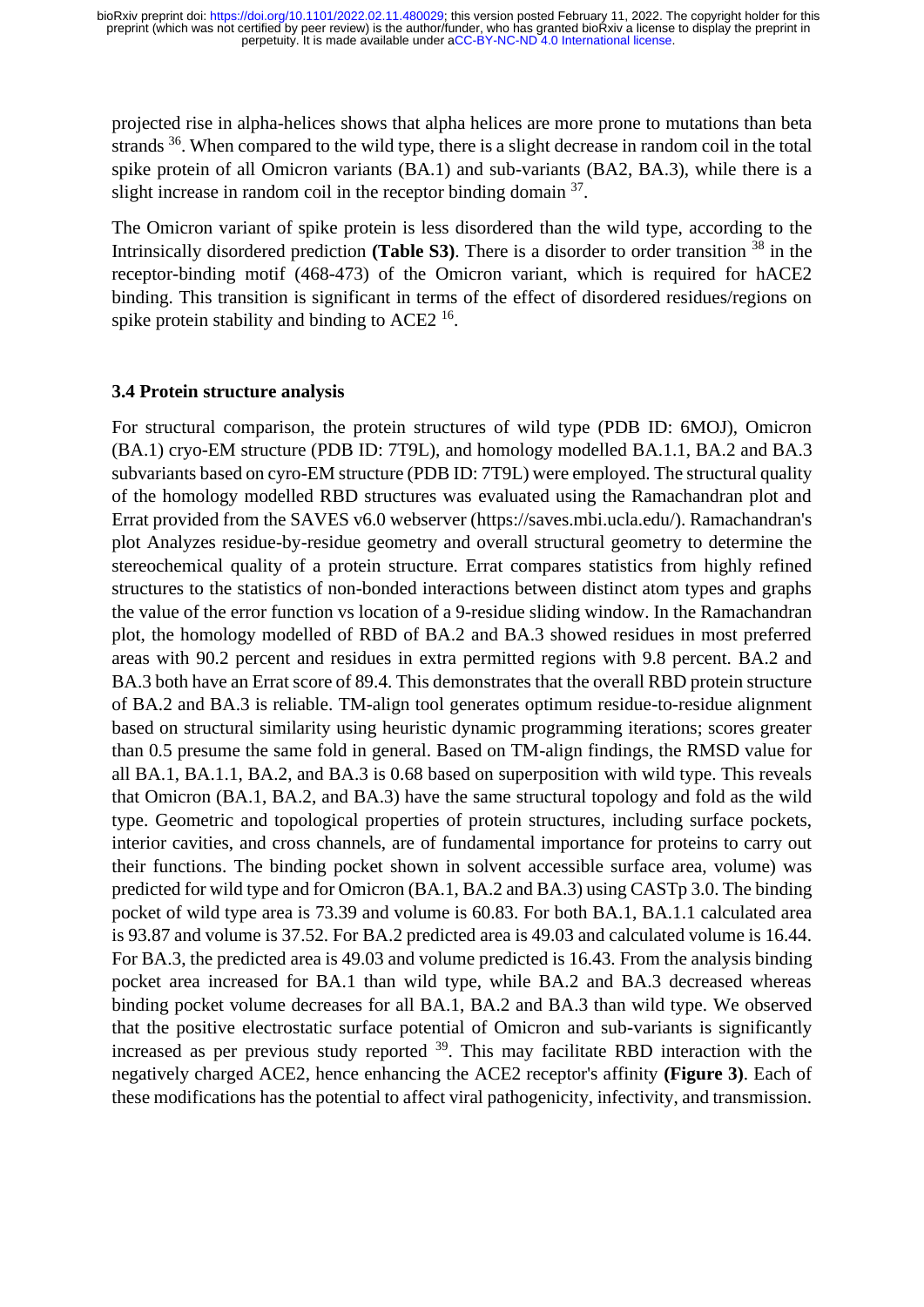### **3.5 Pathogenicity and Molecular Docking**

The protein sequences were submitted to PredictSNP to predict the effects of mutations on protein function for Omicron SARS-CoV-2 S and hACE2. PredictSNP was used to examine the functional modifications and predictions of the tolerated and deleterious nsSNPs. Our data revealed that among a total of 45 mutations, 39 were neutral, and 6 deleterious with regards to pathogenicity. Y505H, N786K predicted to be deleterious BA.1, BA.1.1, BA.2 and BA.3. T95I, N211I, V213R mutations are predicted to be deleterious in BA.1, BA.1.1, BA.3. N856K mutation are predicted to be deleterious in BA.1, BA.1.1 **(Table 1)**.

The interaction with the SARS-CoV-2 virus's Spike protein receptor binding domain (RBD) and the ACE2 cell surface protein were required for viral infection of cells. The virus increases its evolutionary advantages at the RBD by introducing changes that increase the ACE2-RBD binding affinity or that enable it to avoid antibody detection  $40$ . Because the virus's infectivity in human cells has been improved, any one mutation is unlikely to result in a large increase in viral infectivity. Multiple RBD mutations increase infectivity, which seems to be the case with Omicron, and so appears to be a viable infection pathway. The protein-protein docking method was used, and both HawkDock server and the cluspro docking server was used. The PDB (6M0J) crystal structure of the SARS-CoV-2 spike RBD associated with ACE2 for wild type, as well as the Cryo-EM structure of BA.1 (PDB ID:7T9l) and homology models of BA.2 and BA.3, were used in this investigation.

RBD-ACE2 docking was performed to identify binding pockets and interacting residues using the HawkDock protein-protein docking server. It integrates the ATTRACT docking algorithm, the HawkRank scoring function, and the MM/GBSA free energy decomposition analysis for binding free energy calculations. As shown in **Figure 4**, binding free energy complex for WT is -37.44 (kcal/mol). According to HawkDock server, BA.3 (-73.55) has highest binding free energy compared to BA.2 (-72.36), BA1.1 (-71.56) and BA.1 (-70.6).

The RBD of SARS-CoV-2 was extracted from hACE2 and utilised for protein–protein docking in the wild type and BA.1. After each docking between hACE2 and S protein of each variant, thirty cluster models had been created, of which the model with lowest energy score was selected. The selected cluster models were downloaded in PDB format for further analysis. The homology model is docked with hACE2 for BA.2 and BA.3. The docking energy of WT is - 799.6 with hACE2, the docking energy of BA.1 is -943.4 with hACE2, the docking energy for BA.1.1 is -946.8, the docking energy of BA.2 is -974.0 with hACE2, and the docking energy of BA.3 is -999.3 with hACE2. Docking results show that BA.1, BA1.1, BA.2 and BA.3 has a greater affinity for hACE2 than wild type, implying that it has a higher potential for transmission than wild type. We observed among Omicron, BA.2 and BA.3 have a higher affinity for hACE2 than wild type and BA.1, indicating that they had a higher potential for transmission than BA.1 based on both protein-protein docking servers.

In addition, the effect of each point mutation residue of Receptor-binding Motif (RBM) on interaction with hACE2 was studied. Among the common mutations in RBM shared by BA.1, BA.1.1, BA.2, and BA.3, Q493R (-581.53), N501Y (-560.81), Q498 (-527.38), T478K (- 517.03), and Y505H had the highest binding affinity with hACE2 (-502.24). Furthermore, the Omicron variant with "Q498R-N501Y" double mutations may enhance RBD binding affinity to the hACE2 receptor. However, the point mutations N440k (-496.38) and E484 (-478.49) had the lowest binding affinity. BA.1 unique mutation G496S (-505.58) has the highest binding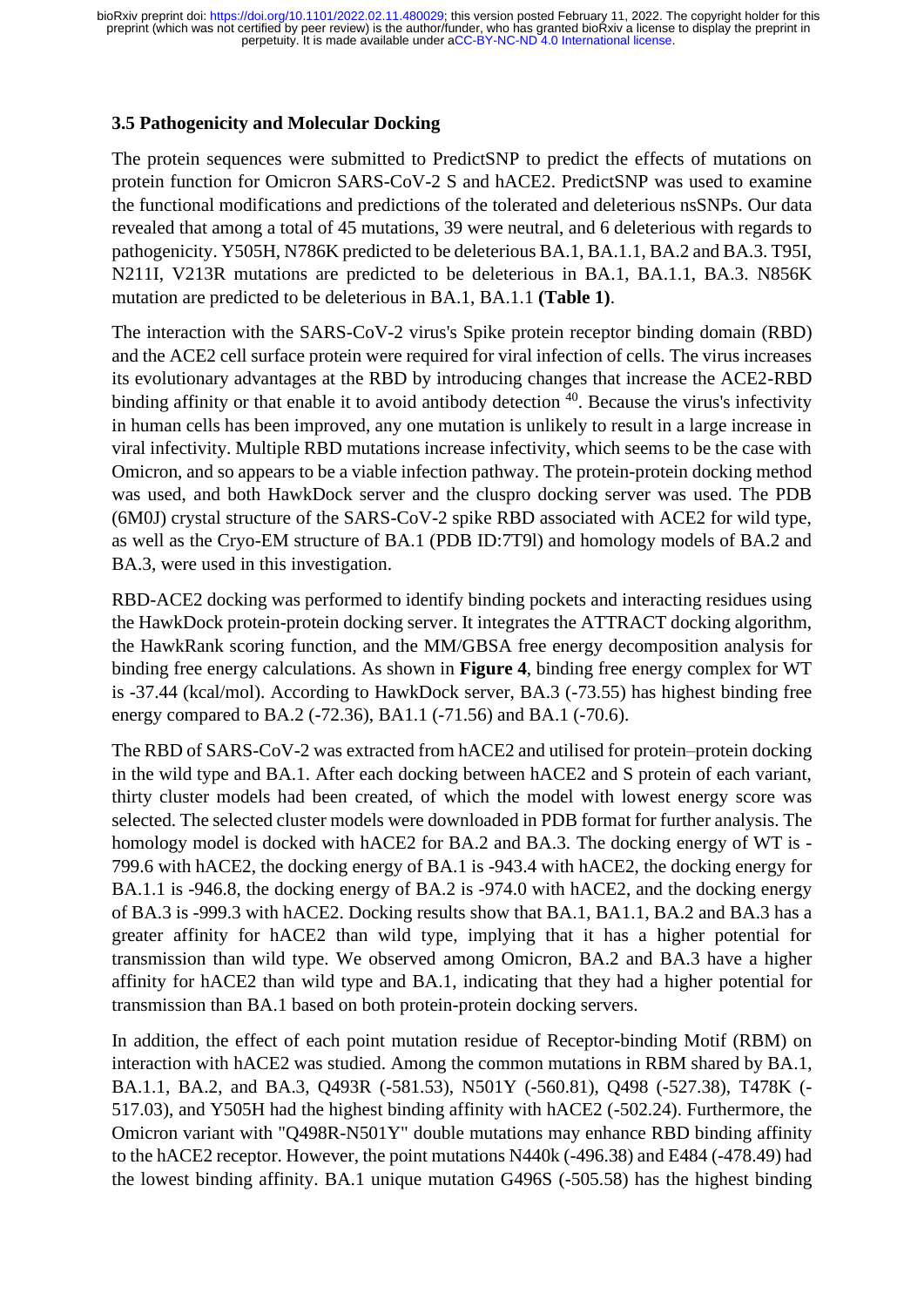affinity. BA.2 unique mutation D405N (-487.86) has the lowest binding affinity with hACE2. Previous research indicated that the N501Y mutation identified in the RBD region increased protein stability as well as a stronger affinity to human ACE2 protein <sup>41</sup>, which has the potential to increase infectivity and transmission. Despite its location in RBD, S477N exhibits a decreased affinity for the host cell <sup>42</sup>. Interactions involving Omicron variant mutations at residues 493, 496, 498, and 501 seem to restore ACE2 binding efficiency lost owing to other changes such as K417N and Y505H **(Table 2)**. The retention of total ACE2 binding affinity for the Omicron spike protein shows that compensatory mutations exist that restore increased ACE2 affinity. Omicron has a similar triple mutation like beta variant, "K417N+E484A+N501Y," which may result in immune escape  $43$ .

At residue K417, the wild type forms a salt bridge and a hydrogen bond. Cryo-EM structural study of the Omicron variant (BA.1) spike protein in complex with human ACE2 shows new salt bridges and hydrogen bonds produced by R493, R498 mutated residues in the RBD with ACE2. From PISA analysis **(Table 3)**, we predicted that new salt bridges and hydrogen bonds formation for mutated residues in BA.1.1 (K478), BA.2 (R400, R490, R495), and BA.3 (R397 and H499).

# **4 CONCLUSION**

In this study, Omicron (BA.1) and sub-variants (BA.1.1, BA.2, and BA.3) are compared and investigated with wild type using various computational tools. There are 11 shared common mutations G339D, S373P, S375F, K417N, N440K, S477N, T478K, E484A, Q493R, Q498R and N501Y in RBD Omicron and sub-variants that may contribute significantly to changing the host spectrum of SARS-CoV-2 in immune evasion and potential transmission. The Omicron sub-variants (BA.1.1, BA.2 and BA.3) are likely more transmissible than omicron (BA.1) and Delta. Even if early data indicate that an Omicron infection is less severe than a Delta infection, the quick rise in cases will result in an increase in hospitalizations, placing strain on health care systems to treat individuals with both COVID-19 and other forms of disease. Even though Omicron sub-variants are predicted to be highly transmissible, we anticipate that future COVID-19 waves may be controlled by updated vaccines, reduced vaccine inequity, improved antiviral therapy, and preventative actions taken by the susceptible population.

# **5 LIMITATIONS OF THE STUDY**

This evaluation of Omicron variations was mostly confined to computational sequence and structural predictions, and these results should be investigated and validated in future experiments. This study revealed fundamental information about the Omicron protein structures, laying the framework for future research on the SARS-CoV-2 Omicron and subvariants.

# **ACKNOWLEDGMENTS**

The authors acknowledge Faculty of Health and Life Sciences, Management and Science University, Malaysia; Division of Cardiovascular Medicine, Radcliffe Department of Medicine, Wellcome Centre for Human Genetics, University of Oxford, Oxford, UK and Department of Physiology, Anatomy, and Genetics, University of Oxford, Oxford, UK. The authors also acknowledge GISAID (https://www.gisaid.org/) for facilitating open data sharing.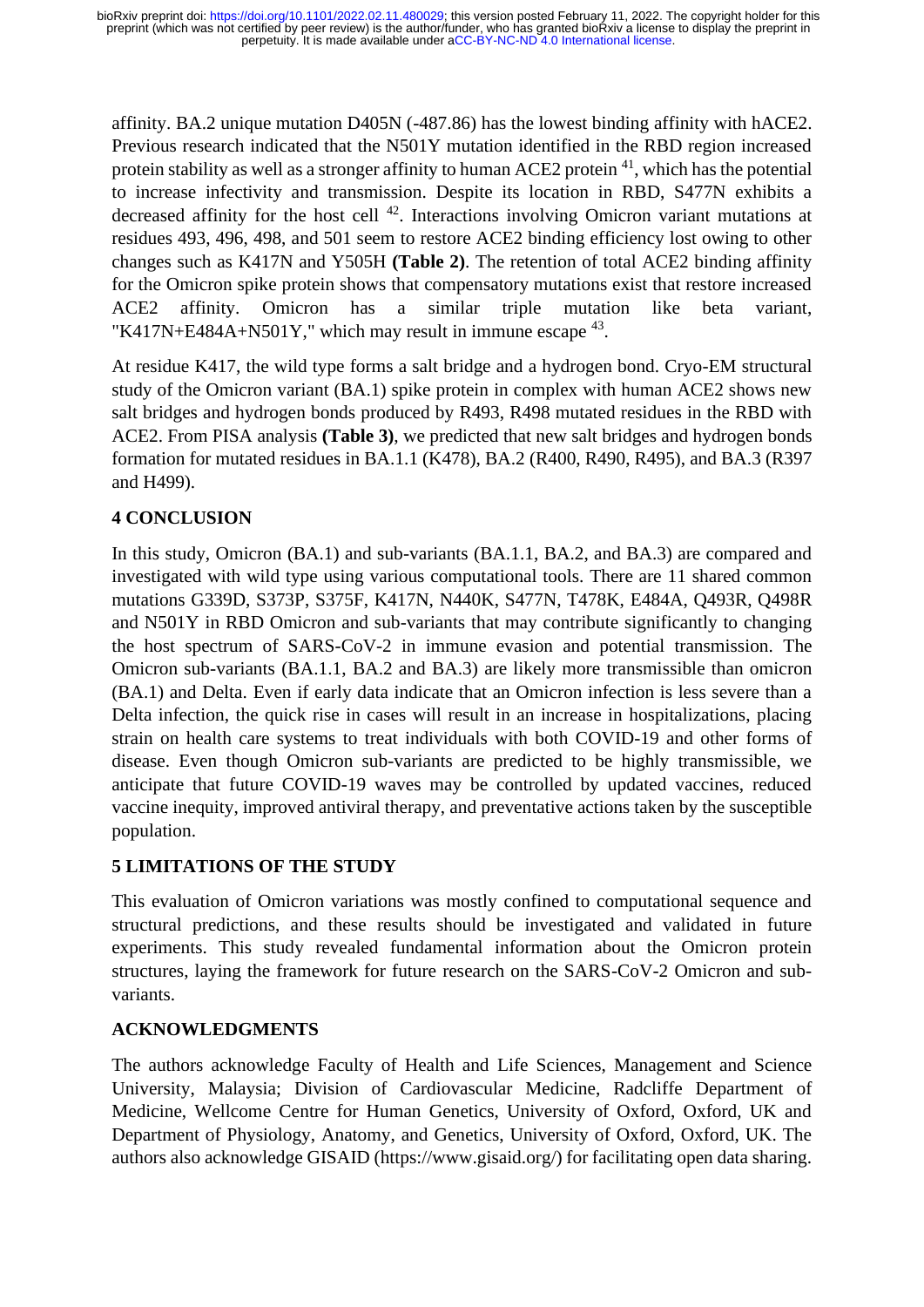#### **CONFLICT OF INTERESTS**

The authors declare that there are no conflict of interests.

### **AUTHOR CONTRIBUTIONS**

Conceptualization, investigation, writing—original draft preparation: Suresh Kumar. Writing—review and editing: Kalimuthu Karuppanan and Gunasekaran Subramaniam. Data curation and formal analysis: Suresh Kumar. Methodology, data curation, investigation, and validation: Suresh Kumar, Kalimuthu Karuppanan, Gunasekaran Subramaniam. Project administration, and supervision: Suresh Kumar.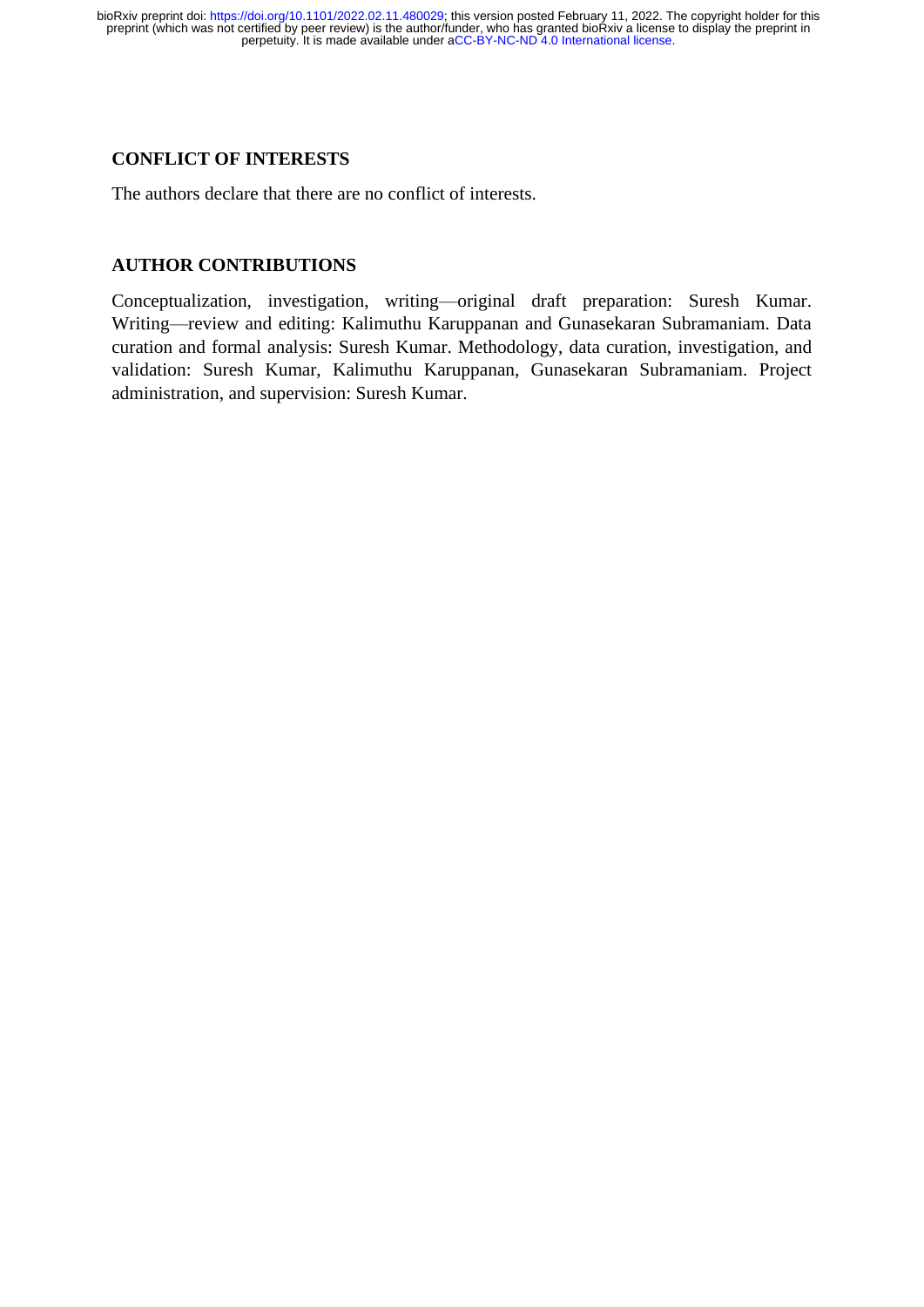

**Figure 1** Spike protein mutation in Omicron (BA.1) and Omicron sub-variants (BA1.1, BA.2 and BA.3) compared with four-way Venn-diagram. Receptor-binding domain (residues 319– 541) are marked as bold. Del represents deletion, ins represent insertion.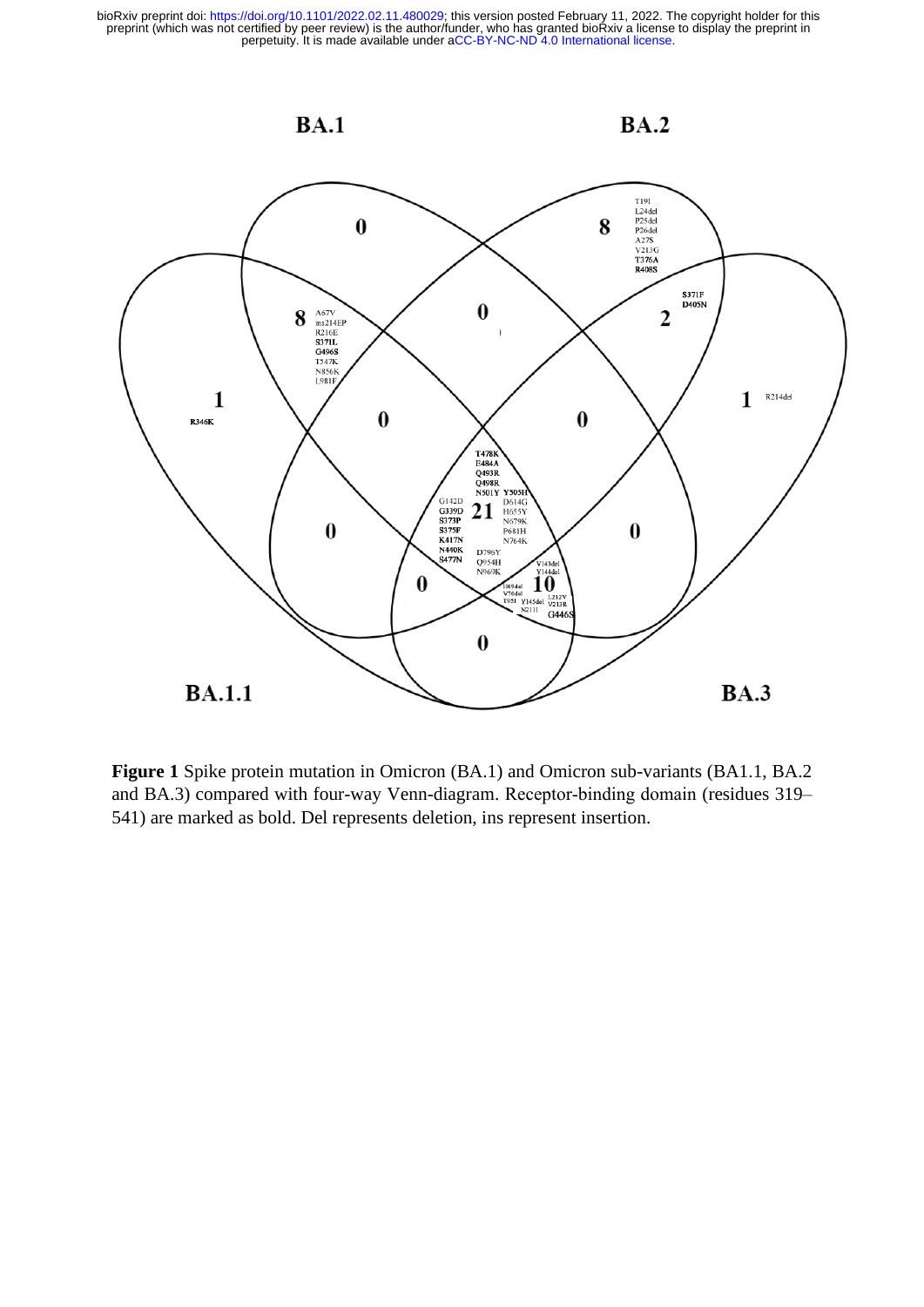

**Figure 2** Ribbon diagram of the RBD with residue mutated relative to the wild type**.** A comparison of **(A)** Omicron- BA.1, Omicron sub-variants **(B)** BA.1.1 **(C)** BA.2 and **(D)** BA.3 mutation in receptor‐binding domain (RBD). The multiple alignment **(E)** of RBD showing Receptor-binding motif (RBM) (residues 437-508) of Omicron variants with wild type.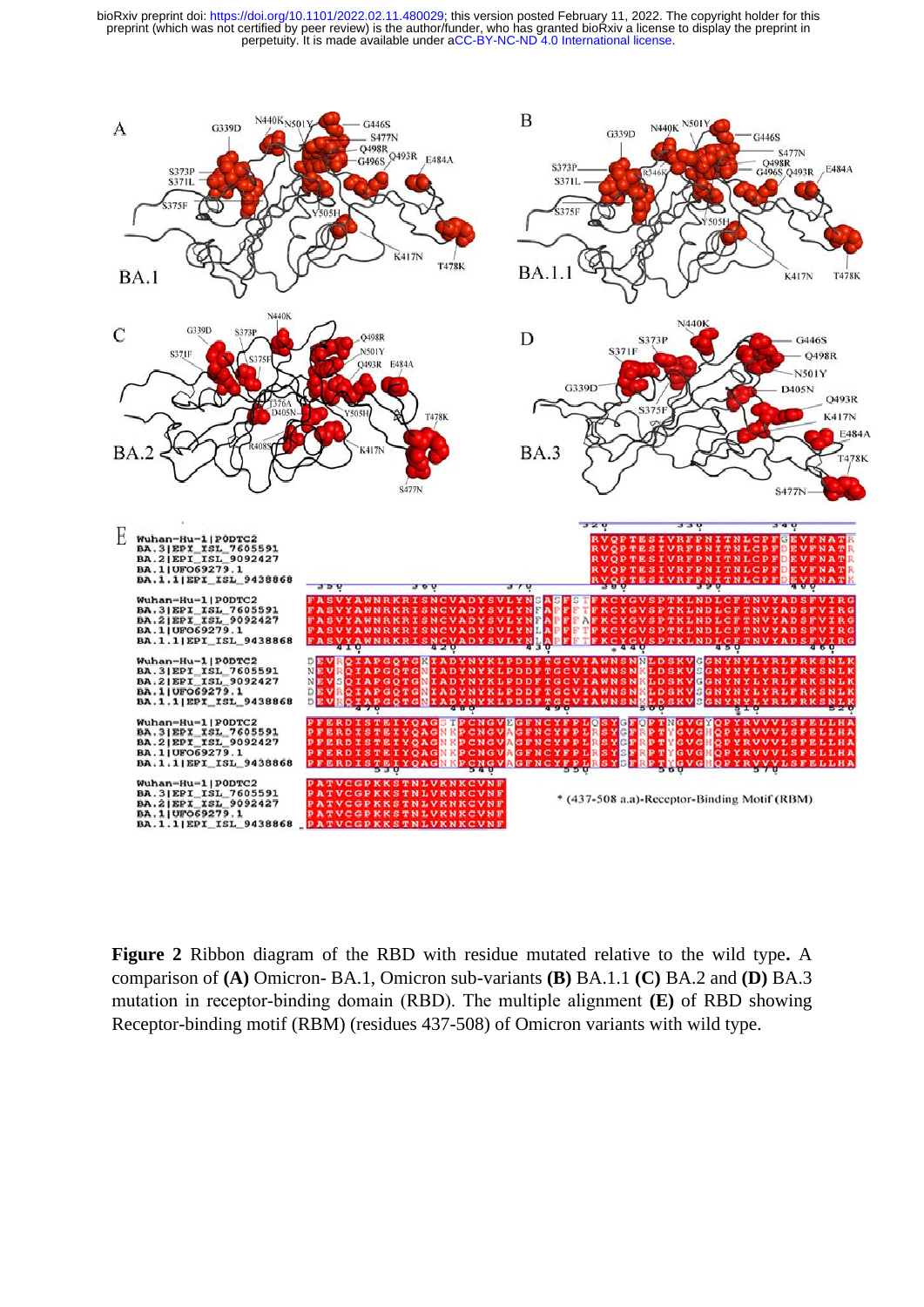

**Figure 3** Comparison between the wild-type (WT), Omicron variants (BA.1, BA.1.1, BA.2 and BA.3) spike receptor-binding domains (RBDs) and shown human ACE2. Protein surface is coloured according to the electrostatic potential show in top view. Color scale ranges from −5 kT/e (red) to +5 kT/e (blue) as reported by the bar at the top. The human ACE2 show electronegative potential while Omicron variants shows there is increase of electropositive when compared to wild type.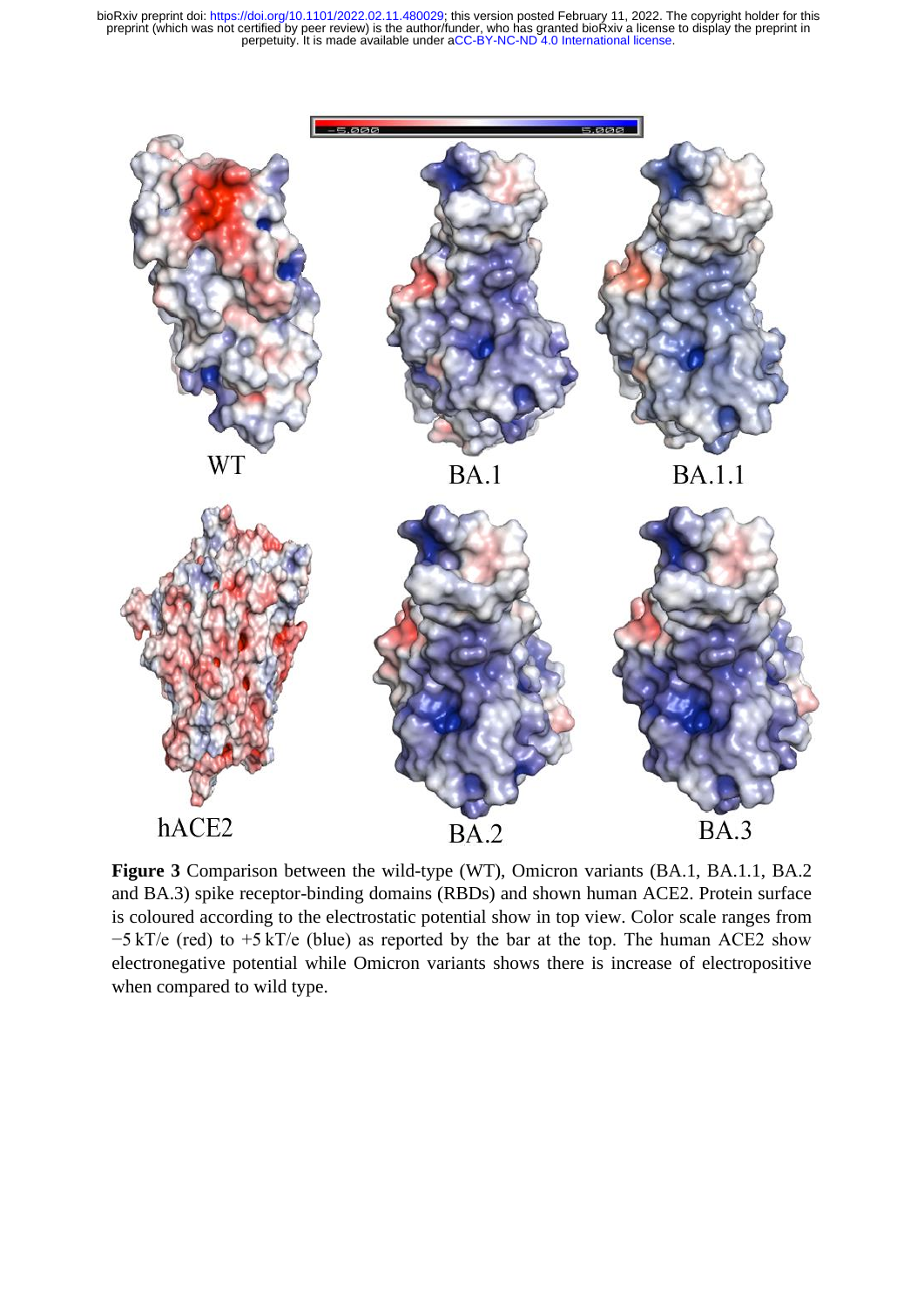

**Figure 4** Docking between **(A)** wild‐type (WT)‐RBD **(B)** Omicron BA.1‐RBD, and **(C)** Omicron BA.1.1‐RBD **(D)** Omicron BA.2-RBD **(E)** Omicron BA.3-RBD with hACE2. Based on docking energy it shows Omicron BA.2 and BA.3‐RBD have a high binding affinity with hACE2 compared to Omicron variant BA.1, B.1.1 and wild-type (WT). Docking score are shown in MM/GBSA free energy decomposition analysis for binding free energy calculations at the top of each variant. hACE2, human angiotensin I-converting enzyme 2; RBD, receptor‐ binding domain.

**Table 1:** The predicted effect of Spike protein single mutations of Omicron Variants on pathogenicity by using PredictSNP tool. Predicted deleterious mutation marked as bold.

| Wild<br>residue | <b>Position</b> | <b>Target</b><br>residue | <b>Predicted type</b> | <b>Predict SNP</b><br>accuracy | <b>Mutation</b><br>present in |
|-----------------|-----------------|--------------------------|-----------------------|--------------------------------|-------------------------------|
|                 | 19              |                          | <b>NEUTRAL</b>        | 65%                            | BA.2                          |
| A               | 27              | S                        | <b>NEUTRAL</b>        | 82%                            | BA.2                          |
|                 | 67              |                          | <b>NEUTRAL</b>        | 73%                            | BA.1, BA.1.1                  |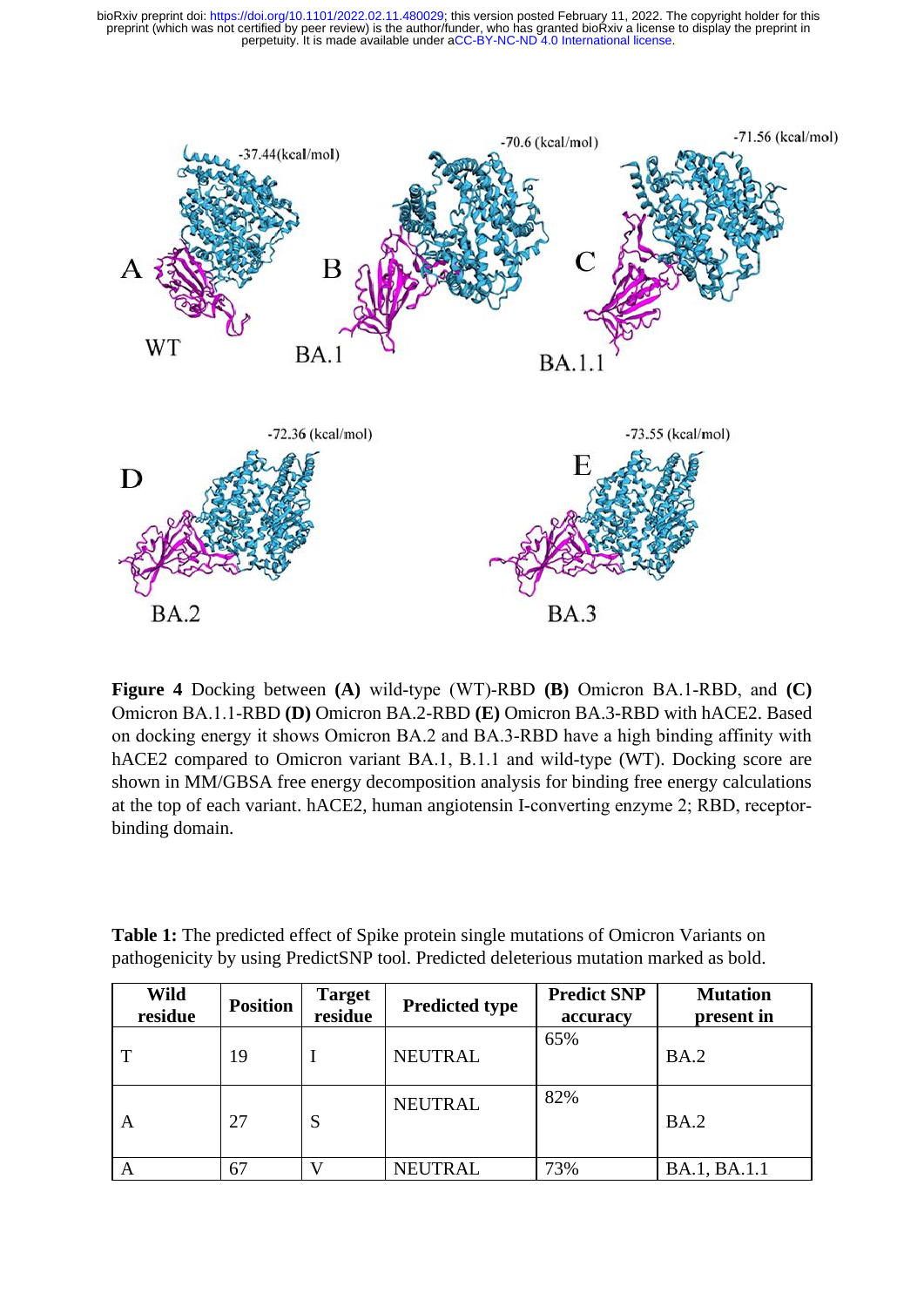| Wild<br>residue | <b>Position</b> | <b>Target</b><br>residue | <b>Predicted type</b> | <b>Predict SNP</b><br>accuracy | <b>Mutation</b><br>present in |
|-----------------|-----------------|--------------------------|-----------------------|--------------------------------|-------------------------------|
| T               | 95              | $\bf{I}$                 | <b>DELETERIOUS</b>    | 60%                            | BA.1, BA.1.1,                 |
|                 |                 |                          |                       |                                | <b>BA.3</b><br>BA.1, BA.1.1,  |
| G               | 142             | D                        | <b>NEUTRAL</b>        | 74%                            | <b>BA.3</b>                   |
| $\mathbf Y$     | 144             | D                        | <b>NEUTRAL</b>        | 74%                            | BA.1, BA.1.1                  |
| Y               | 145             | D                        | <b>NEUTRAL</b>        | 63%                            | BA.1, BA.1.1                  |
| ${\bf N}$       | 211             | $\mathbf I$              | <b>DELETERIOUS</b>    | 60%                            | BA.1, BA.1.1,<br><b>BA.3</b>  |
| L               | 212             | $\mathbf{V}$             | <b>NEUTRAL</b>        | 82%                            | BA.1, BA.1.1,<br><b>BA.3</b>  |
| $\mathbf{V}$    | 213             | $\mathbf R$              | <b>DELETERIOUS</b>    | 65%                            | BA.1, BA.1.1,<br><b>BA.3</b>  |
| $\mathbf R$     | 214             | E                        | <b>NEUTRAL</b>        | 75%                            | <b>BA.1.1</b>                 |
| G               | 339             | D                        | <b>NEUTRAL</b>        | 73%                            | BA.1, BA.1.1,<br>BA.2, BA.3   |
| $\mathbf R$     | 346             | $\bf K$                  | <b>NEUTRAL</b>        | 82%                            | <b>BA.1.1</b>                 |
| S               | 371             | L                        | <b>NEUTRAL</b>        | 82%                            | BA.1, BA.1.1,<br><b>BA.3</b>  |
| S               | 371             | $\mathbf{F}$             | <b>NEUTRAL</b>        | 73%                            | <b>BA.2</b>                   |
| S               | 373             | $\mathbf{P}$             | <b>NEUTRAL</b>        | 82%                            | BA.1, BA.1.1,<br>BA.2, BA.3   |
| S               | 375             | $\mathbf{F}$             | <b>NEUTRAL</b>        | 75%                            | BA.1, BA.1.1,<br>BA.2, BA.3   |
| $\mathbf T$     | 376             | A                        | <b>NEUTRAL</b>        | 65%                            | <b>BA.2</b>                   |
| D               | 405             | $\mathbf N$              | <b>NEUTRAL</b>        | 62%                            | BA.2, BA.3                    |
| $\mathbf R$     | 408             | S                        | <b>NEUTRAL</b>        | 73%                            | <b>BA.2</b>                   |
| K               | 417             | $\mathbf N$              | <b>NEUTRAL</b>        | 73%                            | BA.1, BA.1.1,<br>BA.2, BA.3   |
| ${\bf N}$       | 440             | $\bf K$                  | <b>NEUTRAL</b>        | 73%                            | BA.1, BA.1.1,<br>BA.2, BA.3   |
| G               | 446             | S                        | <b>NEUTRAL</b>        | 82%                            | BA.1, BA.1.1,<br><b>BA.3</b>  |
| S               | 477             | ${\bf N}$                | <b>NEUTRAL</b>        | 82%                            | BA.1, BA.1.1,<br>BA.2, BA.3   |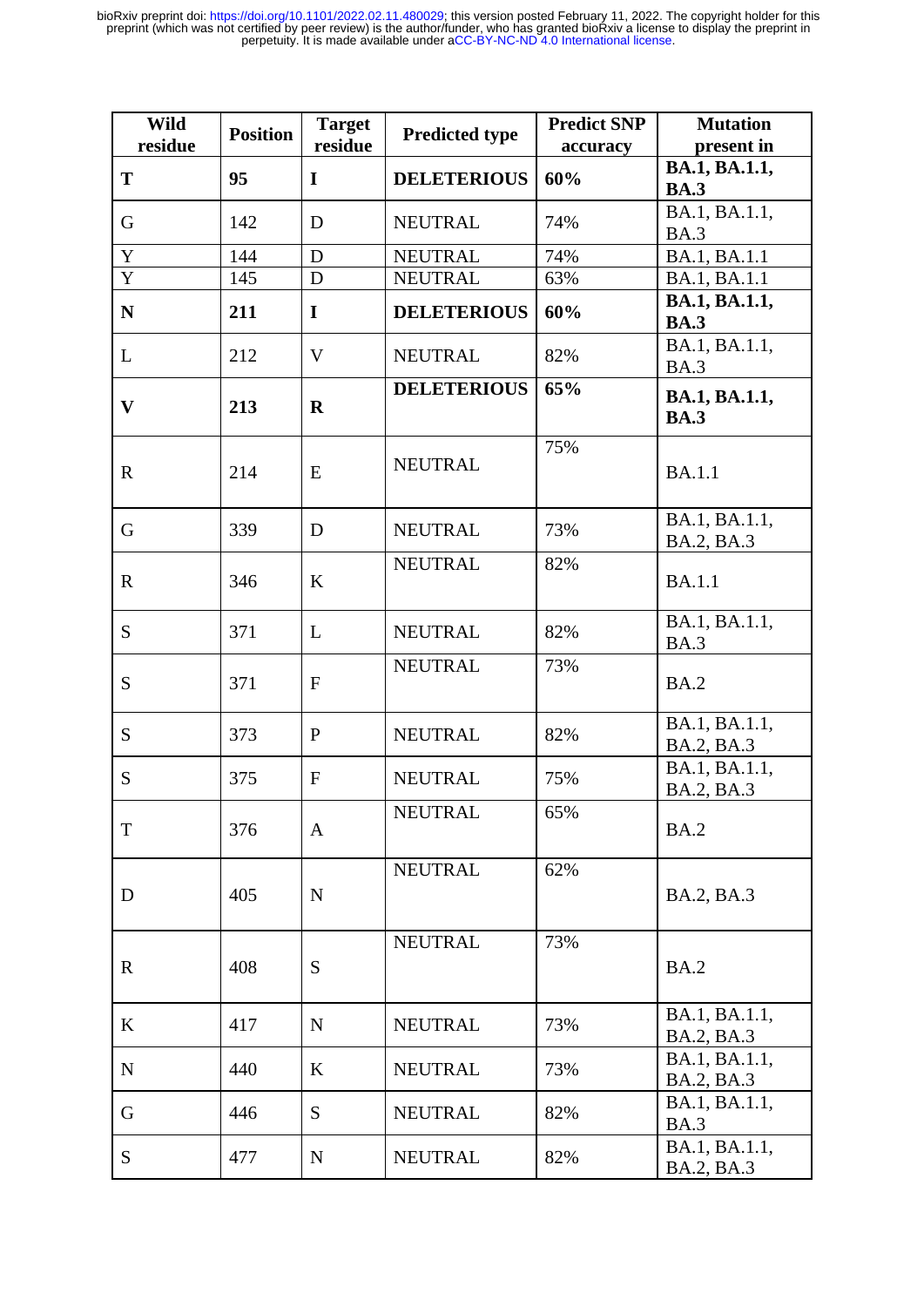| <b>Wild</b>  | <b>Position</b> | <b>Target</b> | <b>Predicted type</b> | <b>Predict SNP</b> | <b>Mutation</b>     |
|--------------|-----------------|---------------|-----------------------|--------------------|---------------------|
| residue      |                 | residue       |                       | accuracy           | present in          |
| T            | 478             | K             | <b>NEUTRAL</b>        | 63%                | BA.1, BA.1.1,       |
|              |                 |               |                       |                    | BA.2, BA.3          |
| E            | 484             | A             | <b>NEUTRAL</b>        | 82%                | BA.1, BA.1.1,       |
|              |                 |               |                       |                    | BA.2, BA.3          |
| Q            | 493             | $\mathbf R$   | <b>NEUTRAL</b>        | 75%                | BA.1, BA.1.1,       |
|              |                 |               |                       |                    | BA.2, BA.3          |
| G            | 496             | S             | <b>NEUTRAL</b>        | 63%                | BA.1, BA.1.1        |
| Q            | 498             | $\mathbf R$   | <b>NEUTRAL</b>        | 68%                | BA.1, BA.1.1,       |
|              |                 |               |                       |                    | BA.2, BA.3          |
| ${\bf N}$    | 501             | Y             | <b>NEUTRAL</b>        | 60%                | BA.1, BA.1.1,       |
|              |                 |               |                       |                    | BA.2, BA.3          |
| Y            | 505             | H             | <b>DELETERIOUS</b>    | 60%                | BA.1, BA.1.1,       |
|              |                 |               |                       |                    | <b>BA.2, BA.3</b>   |
| T            | 547             | K             | <b>NEUTRAL</b>        | 82%                | BA.1, BA.1.1        |
| D            | 614             | G             | <b>NEUTRAL</b>        | 82%                | BA.1, BA.1.1,       |
|              |                 |               |                       |                    | BA.2, BA.3          |
| H            | 655             | Y             | <b>NEUTRAL</b>        | 73%                | BA.1, BA.1.1,       |
|              |                 |               |                       |                    | BA.2, BA.3          |
| ${\bf N}$    | 679             | H             | <b>NEUTRAL</b>        | 82%                | BA.1, BA.1.1,       |
|              |                 |               |                       |                    | BA.2, BA.3          |
| ${\bf N}$    | 679             | K             | <b>NEUTRAL</b>        | 82%                | <b>BA.3</b>         |
|              |                 |               |                       |                    |                     |
|              |                 |               |                       |                    | BA.1, BA.1.1,       |
| $\mathbf{P}$ | 681             | K             | <b>NEUTRAL</b>        | 82%                | BA.2, BA.3          |
|              |                 |               |                       |                    | BA.1, BA.1.1,       |
| $\mathbf N$  | 764             | $\mathbf K$   | <b>DELETERIOUS</b>    | 71%                | <b>BA.2, BA.3</b>   |
|              |                 |               |                       |                    | BA.1, BA.1.1,       |
| D            | 796             | Y             | <b>NEUTRAL</b>        | 75%                | BA.2, BA.3          |
| ${\bf N}$    | 856             | $\mathbf K$   | <b>DELETERIOUS</b>    | 75%                | <b>BA.1, BA.1.1</b> |
|              |                 |               |                       |                    | BA.1, BA.1.1,       |
| Q            | 954             | H             | <b>NEUTRAL</b>        | 73%                | BA.2, BA.3          |
|              |                 |               |                       |                    | BA.1, BA.1.1,       |
| ${\bf N}$    | 969             | K             | <b>DELETERIOUS</b>    | 54%                | BA.2, BA.3          |
| L            | 981             | ${\bf F}$     | <b>NEUTRAL</b>        | 82%                | BA.1, BA.1.1        |

**Table 2:** Docking analysis of single-point mutation of Wuhan-RBM (Receptor-binding Motif), Omicron (BA.1)-RBD and Sub-variants (BA1.1., BA.2 and BA.3)-RBD residues with ACE2 using HEX software.

| <b>SNO</b> | <b>Omicron RBM</b> |       | Docking   |
|------------|--------------------|-------|-----------|
|            |                    |       | energy    |
|            | Wildtype           |       | $-500.37$ |
|            | Common             | N440K | –496.38   |
|            | mutation shared    | S477N | $-500.05$ |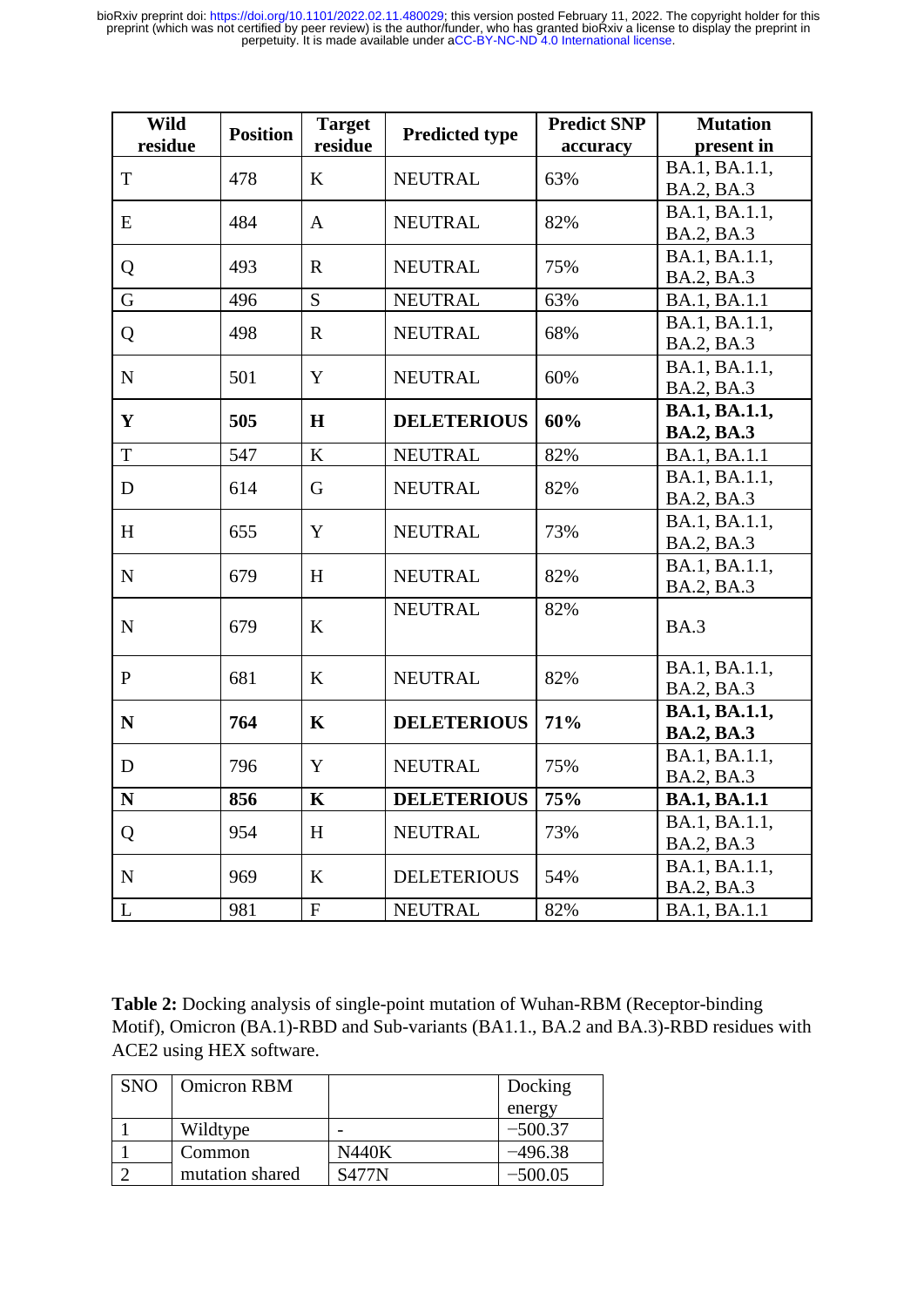|             | by BA.1, BA.1.1, | T478K        | $-517.03$ |
|-------------|------------------|--------------|-----------|
| 4           | BA.2, BA.3       | E484A        | $-478.49$ |
| 5           |                  | Q493R        | $-581.53$ |
| 6           |                  | Q498R        | $-527.38$ |
|             |                  | <b>N501Y</b> | $-560.81$ |
| 8           |                  | Y505H        | $-502.24$ |
| $\mathbf Q$ | Unique mutation  | G496S        | $-505.58$ |
|             | BA.1             |              |           |
| 10          | Unique mutation  | D405N        | $-487.86$ |
|             | BA.2             |              |           |

**Table 3:** The salt bridge formation and hydrogen bond formation between ACE2-RBD predicted for Omicron and sub-variants using PDBePISA (PISA) web-based tool.

|               | Salt Bridge formation    | Hydrogen Bond formation (ACE2- |
|---------------|--------------------------|--------------------------------|
|               | $(ACE2-RBD)$             | RBD)                           |
| WT*           | ASP 30-Lys417 (data from | Gln24-Asn487                   |
| (PDB ID:      | publication)             | Asp30-Lys417                   |
| 6MOJ)         |                          | Glu35-Gln493                   |
|               |                          | Glu37-Tyr505                   |
|               |                          | Asp38-Tyr449                   |
|               |                          | Tyr41-Thr500                   |
|               |                          | Tyr41-Asn501                   |
|               |                          | Gln42-Gly446                   |
|               |                          | Gln42-Tyr449                   |
|               |                          | Tyr83-Tyr489                   |
|               |                          | Tyr83-Asn487                   |
|               |                          | Gly502-Lys353                  |
|               |                          | Tyr505-Arg393                  |
| $BA.1*$       | <b>GLU 35-ARG 493</b>    | ASP 38-TYR 449                 |
| (PDB I        | <b>ASP 38-ARG 498</b>    | ASP 38-TYR 449                 |
| D:7T9L)       |                          | <b>GLN 42-TYR 449</b>          |
|               |                          | TYR 83-TYR 489                 |
|               |                          | <b>GLU 35-ARG 493</b>          |
|               |                          | ASP 38-SER 496                 |
|               |                          | ASP 38-ARG 498                 |
|               |                          | <b>GLN 42-ARG 498</b>          |
|               |                          | <b>TYR 41-THR 500</b>          |
|               |                          | LYS 353-GLY 502                |
|               |                          | HIS 34-TYR 453                 |
|               |                          | TYR 83-ASN 487                 |
|               |                          | <b>LYS 353-SER 496</b>         |
|               |                          | <b>TYR 41-THR 500</b>          |
|               |                          | LYS 353-TYR 501                |
| <b>BA.1.1</b> | <b>GLU 57-LYS 478</b>    | LYS 31-TYR 450                 |
|               | <b>GLU 35-ARG 490</b>    | LYS 68-TYR 470                 |
|               | <b>GLU 35-ARG 493</b>    | <b>GLN 42-ALA 481</b>          |
|               | ASP 38-ARG 490           | <b>GLN 42-CYS 485</b>          |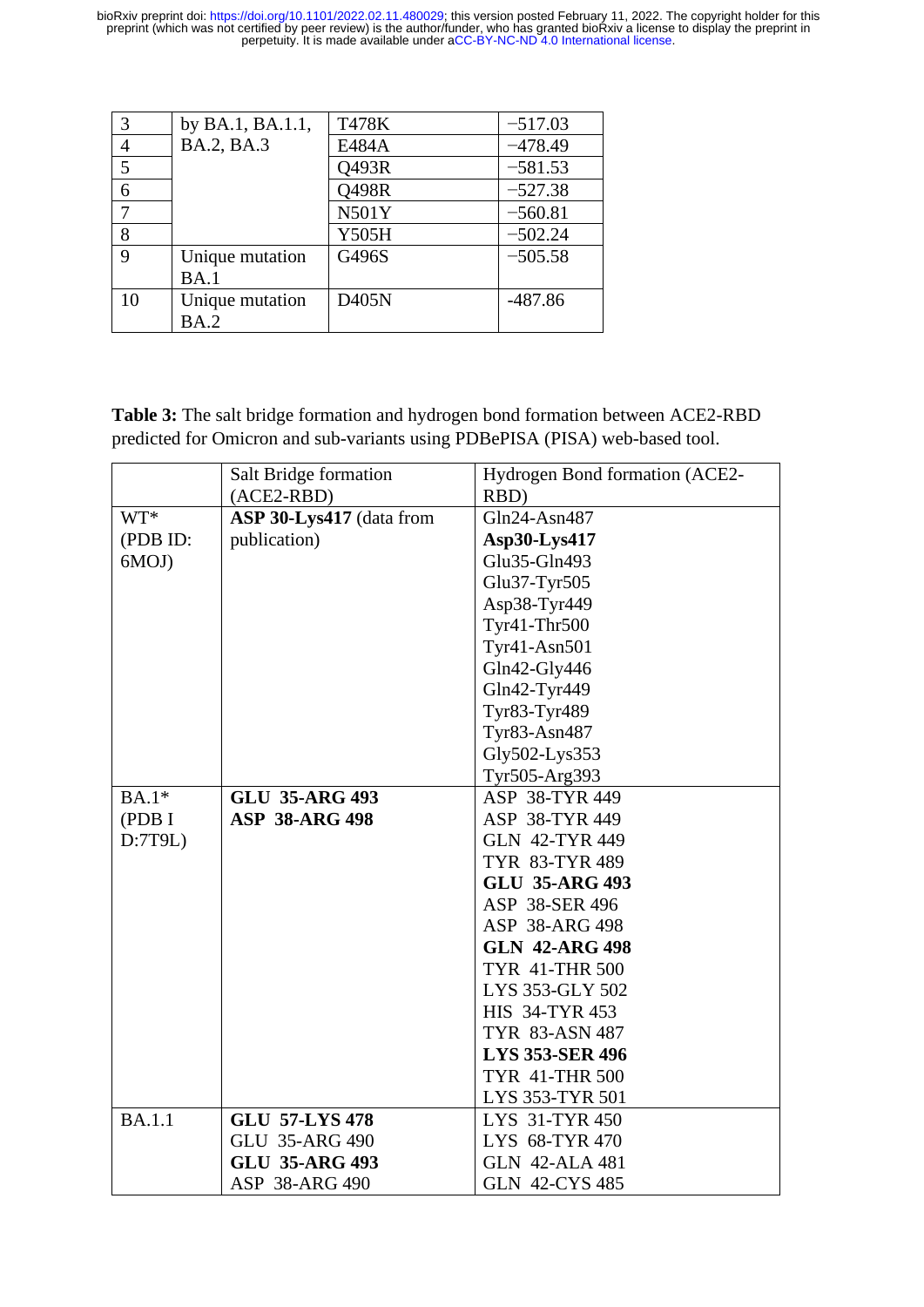|             | ASP 30-ARG 495        | THR 27-THR 497         |
|-------------|-----------------------|------------------------|
|             | <b>ASP 30-ARG 498</b> | ASP 30-TYR 446         |
|             |                       | ASN 61-ASN 474         |
|             |                       | <b>GLU 57-ASN 474</b>  |
|             |                       | <b>GLU 57-ASN 474</b>  |
|             |                       | <b>GLU 57-LYS 478</b>  |
|             |                       | <b>GLN 42-ASN 484</b>  |
|             |                       | ASN 61-ASN 484         |
|             |                       | <b>LEU 39-TYR 486</b>  |
|             |                       | <b>GLU 35-ARG 493</b>  |
|             |                       | ASP 38-ARG 490         |
|             |                       | <b>ASP 30-ARG 498</b>  |
| <b>BA.2</b> | ASP 30-ARG 490        | ARG 559-ALA 472        |
|             | <b>ASP 30-ARG 490</b> | <b>GLN 388-ASN 484</b> |
|             | <b>GLU 35-ARG 495</b> | LYS 68-THR 497         |
|             | ASP 38-HIS 502        | <b>ASP 30-ARG 490</b>  |
|             | <b>ASP 38-ARG 400</b> | <b>GLU 35-ARG 495</b>  |
|             |                       | <b>ASP 38-ARG 400</b>  |
|             |                       | LYS 353-ASN 414        |
|             |                       | <b>ALA 387-TYR 486</b> |
| BA.3        | <b>GLU 35-HIS 499</b> | <b>GLN 24-ALA 469</b>  |
|             | <b>GLU 35-ARG 397</b> | LYS 31-TYR 447         |
|             | GLU 75-ARG 487        | <b>GLN 42-TYR 495</b>  |
|             |                       | LYS 68-THR 494         |
|             |                       | <b>HIS 34-ARG 397</b>  |
|             |                       | ASP 38-VAL 497         |
|             |                       | ASP 38-GLY 498         |
|             |                       | <b>ASP 38-HIS 499</b>  |

\*Data from publication  $16,17$ 

### **REFERENCES**

- 1. Ludwig S, Zarbock A. Coronaviruses and SARS-CoV-2: A Brief Overview. *Anesthesia and analgesia.* 2020;131(1):93-96.
- 2. Wang L, Cheng G. Sequence analysis of the emerging SARS-CoV-2 variant Omicron in South Africa. *Journal of medical virology.* 2021.
- 3. He X, Hong W, Pan X, Lu G, Wei X. SARS-CoV-2 Omicron variant: Characteristics and prevention. *MedComm.* 2021;2(4):838-845.
- 4. Kumar S. COVID-19: A Drug Repurposing and Biomarker Identification by Using Comprehensive Gene-Disease Associations through Protein-Protein Interaction Network Analysis. . *Preprints* 2020;2020030440
- 5. Kumar S. Protein–Protein Interaction Network for the Identification of New Targets Against Novel Coronavirus. In: Roy K, ed. *In Silico Modeling of Drugs Against Coronaviruses: Computational Tools and Protocols.* New York, NY: Springer US; 2021:213-230.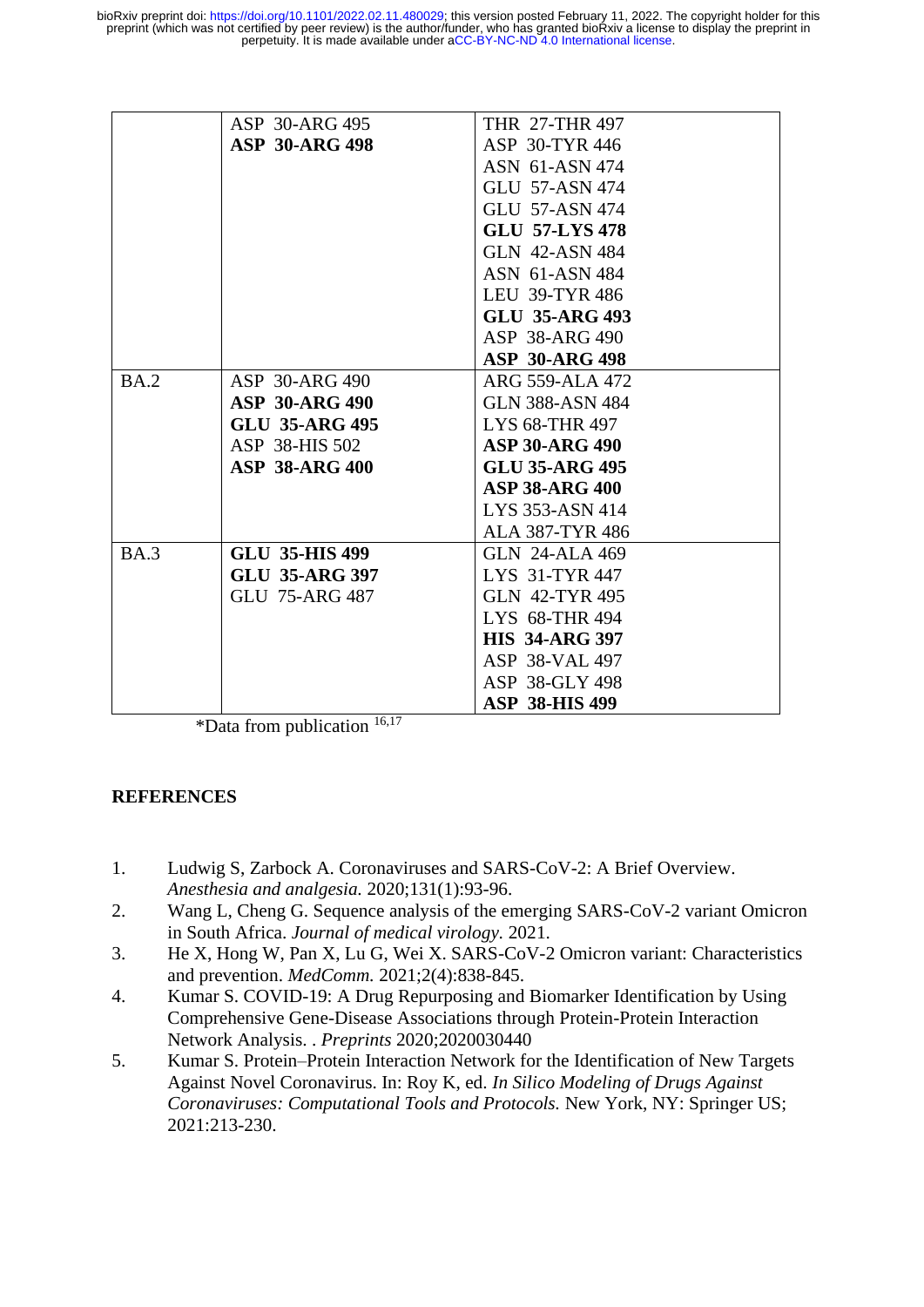- 6. Kumar S. Online Resource and Tools for the Development of Drugs Against Novel Coronavirus. In: Roy K, ed. *In Silico Modeling of Drugs Against Coronaviruses: Computational Tools and Protocols.* New York, NY: Springer US; 2021:735-759.
- 7. Kumar SM, S.; Jia Jin, W.; Bt Azman, N.A.; Subramanaiam, D.; Binti Zainalabidin, N.A.; Lingadaran, D.; Binti Abdul Sattar, Z.; Manickam, D.L.; Anbananthan, P.S.; Taqiyuddin, J.A.; Thevarajan, Y. . COVID-19 Vaccine Candidates by Identification of B and T Cell Multi-Epitopes Against SARS-COV-2. . *Preprints* 2020; 2020080092
- 8. Desingu PA, Nagarajan K, Dhama K. Emergence of Omicron third lineage BA.3 and its importance. *Journal of medical virology.* 2022.
- 9. Kumar S, Thambiraja TS, Karuppanan K, Subramaniam G. Omicron and Delta variant of SARS-CoV-2: A comparative computational study of spike protein. *Journal of medical virology.* 2021.
- 10. The UniProt Consortium. UniProt: the universal protein knowledgebase. *Nucleic acids research.* 2016;45(D1):D158-D169.
- 11. Sayers EW, Cavanaugh M, Clark K, et al. GenBank. *Nucleic acids research.*  2020;49(D1):D92-D96.
- 12. Bogner P, Capua I, Lipman DJ, Cox NJ, others. A global initiative on sharing avian flu data. *Nature.* 2006;442(7106):981-981.
- 13. Sievers F, Higgins DG. Clustal Omega. *Current Protocols in Bioinformatics.*  2014;48(1):3.13.11-13.13.16.
- 14. Gasteiger E, Gattiker A, Hoogland C, Ivanyi I, Appel RD, Bairoch A. ExPASy: the proteomics server for in-depth protein knowledge and analysis. *Nucleic acids research.* 2003;31(13):3784-3788.
- 15. Sen TZ, Jernigan RL, Garnier J, Kloczkowski A. GOR V server for protein secondary structure prediction. *Bioinformatics.* 2005;21(11):2787-2788.
- 16. Xu C, Wang Y, Liu C, et al. Conformational dynamics of SARS-CoV-2 trimeric spike glycoprotein in complex with receptor ACE2 revealed by cryo-EM. *Science Advances.* 2021;7(1):eabe5575.
- 17. Mannar D, Saville JW, Zhu X, et al. SARS-CoV-2 Omicron variant: Antibody evasion and cryo-EM structure of spike protein-ACE2 complex. *Science (New York, NY).* 2022:eabn7760.
- 18. Waterhouse A, Bertoni M, Bienert S, et al. SWISS-MODEL: homology modelling of protein structures and complexes. *Nucleic acids research.* 2018;46(W1):W296-W303.
- 19. Zhang Y, Skolnick J. TM-align: a protein structure alignment algorithm based on the TM-score. *Nucleic acids research.* 2005;33(7):2302-2309.
- 20. Tian W, Chen C, Lei X, Zhao J, Liang J. CASTp 3.0: computed atlas of surface topography of proteins. *Nucleic acids research.* 2018;46(W1):W363-W367.
- 21. Jurrus E, Engel D, Star K, et al. Improvements to the APBS biomolecular solvation software suite. *Protein Science.* 2018;27(1):112-128.
- 22. Weng G, Wang E, Wang Z, et al. HawkDock: a web server to predict and analyze the protein–protein complex based on computational docking and MM/GBSA. *Nucleic acids research.* 2019;47(W1):W322-W330.
- 23. Macindoe G, Mavridis L, Venkatraman V, Devignes M-D, Ritchie D. HexServer: an FFT-based protein docking server powered by graphics processors. *Nucleic acids research.* 2010;38:W445-W449.
- 24. Bendl J, Stourac J, Salanda O, et al. PredictSNP: robust and accurate consensus classifier for prediction of disease-related mutations. *PLoS computational biology.*  2014;10(1):e1003440.